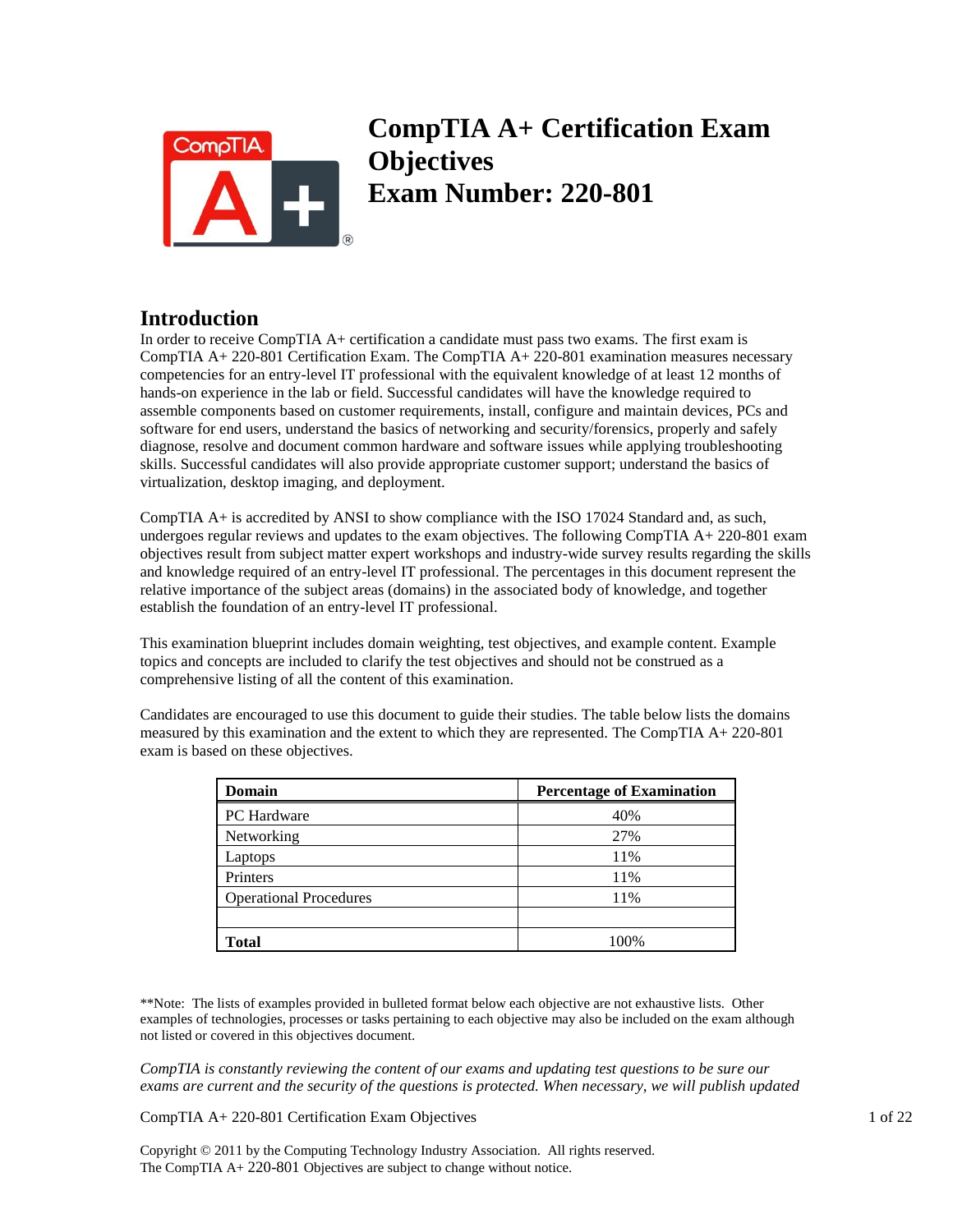exams based on existing exam objectives. Please know that all related exam preparation materials will still *be valid.* 

# **1.0 PC Hardware**

# **1.1 Configure and apply BIOS settings.**

- Install firmware upgrades flash BIOS
- BIOS component information
	- o RAM
		- o Hard drive
		- o Optical drive
		- o CPU
- BIOS configurations
	- o Boot sequence
	- o Enabling and disabling devices
	- o Date/time
	- o Clock speeds
	- o Virtualization support
		- BIOS security (passwords, drive encryption: TPM, lo-jack)
- Use built-in diagnostics
- Monitoring
	- o Temperature monitoring
	- o Fan speeds
	- o Intrusion detection/notification
	- o Voltage
	- o Clock
	- o Bus speed

## **1.2 Differentiate between motherboard components, their purposes, and properties.**

- Sizes
	- o ATX
	- o Micro-ATX
	- o ITX
- **•** Expansion slots
	- o PCI
	- o PCI-X
	- o PCIe
	- o miniPCI
	- o CNR
	- o AGP2x, 4x, 8x
	- RAM slots
- CPU sockets
- Chipsets
	- o North Bridge
	- o South Bridge
	- o CMOS battery
- Jumpers
- Power connections and types
- Fan connectors
- Front panel connectors
	- o USB
		- o Audio
		- o Power button
		- o Power light

CompTIA A+ 220-801 Certification Exam Objectives 2 of 22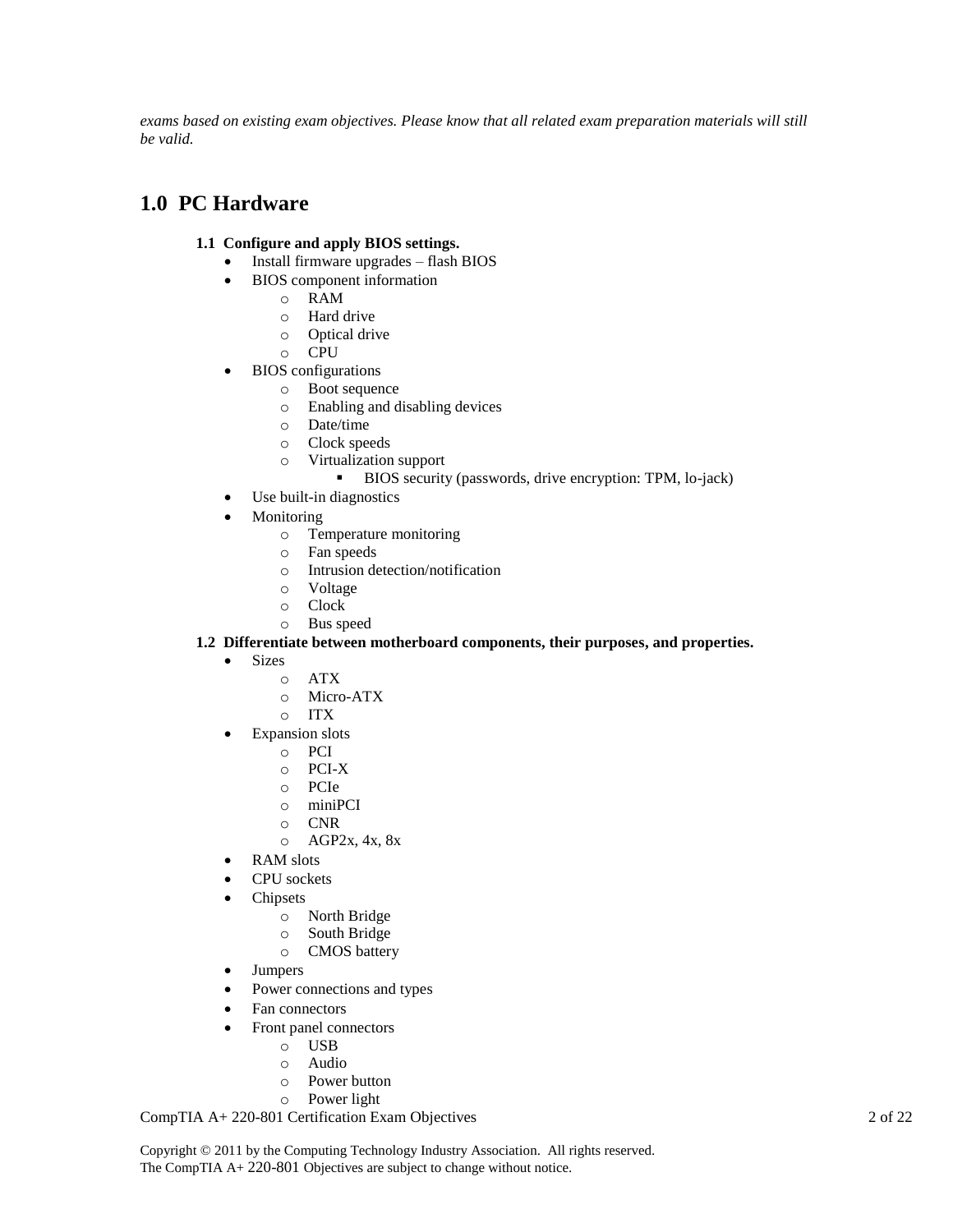- o Drive activity lights
- o Reset button
- Bus speeds

#### **1.3 Compare and contrast RAM types and features.**

- Types
	- o DDR
	- o DDR2
	- o DDR3
	- o SDRAM
	- o SODIMM
	- o RAMBUS
	- o DIMM
	- o Parity vs. non-parity
	- o ECC vs. non-ECC
	- o RAM configurations
		- **Single channel vs. dual channel vs. triple channel**
	- o Single sided vs. double sided
	- RAM compatibility and speed

#### **1.4 Install and configure expansion cards.**

- Sound cards
- Video cards
- Network cards
- Serial and parallel cards
- USB cards
- Firewire cards
- Storage cards
- Modem cards
- Wireless/cellular cards
- TV tuner cards
- Video capture cards
- Riser cards

#### **1.5 Install and configure storage devices and use appropriate media.**

- Optical drives
	- o CD-ROM
	- o DVD-ROM
	- o Blu-Ray
- Combo drives and burners
	- o CD-RW
	- o DVD-RW
	- o Dual Layer DVD-RW
	- o BD-R
	- o BD-RE
- Connection types
	- o External
		- USB
		- $\blacksquare$  Firewire
		- eSATA
		- Ethernet
	- o Internal SATA, IDE and SCSI
		- IDE configuration and setup (Master, Slave, Cable Select)
		- SCSI IDs  $(0-15)$
	- o Hot swappable drives
	- Hard drives
		- o Magnetic

CompTIA A+ 220-801 Certification Exam Objectives 3 of 22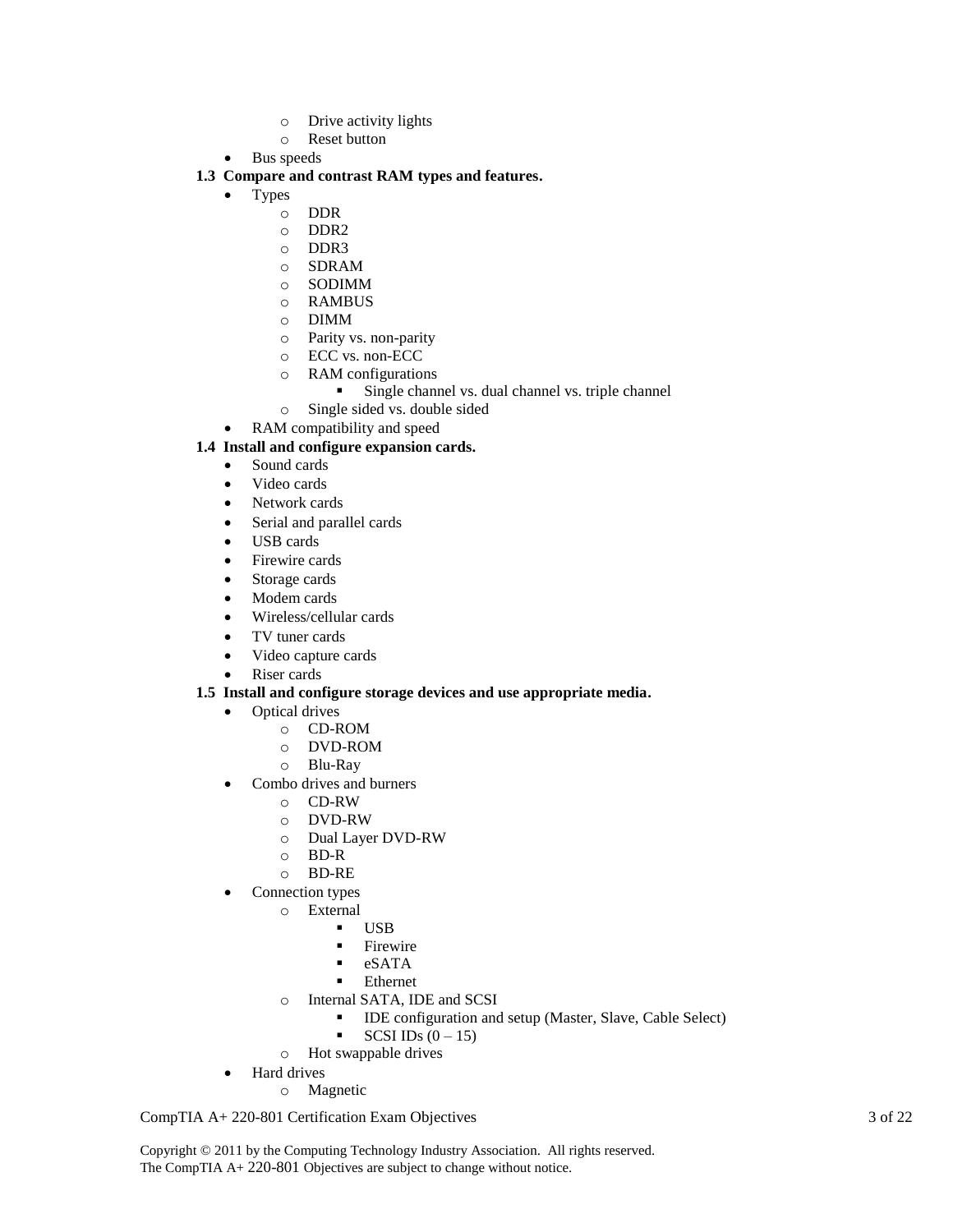- o 5400 rpm
- o 7200 rpm
- o 10,000 rpm
- o 15,000 rpm
- Solid state/flash drives
	- o Compact flash
		- o SD
		- o Micro-SD
		- o Mini-SD
		- o xD
		- o SSD
- RAID types
	- o 0
	- o 1
	- o 5
	- o 10
	- Floppy drive
- Tape drive
- Media capacity
	- o CD
	- o CD-RW
	- o DVD-RW
	- o DVD
	- o Blu-Ray
	- o Tape
	- o Floppy
	- o DVD DL

#### **1.6 Differentiate among various CPU types and features and select the appropriate cooling method.**

- Socket types
	- o Intel: LGA, 775, 1155, 1156, 1366
	- o AMD: 940, AM2, AM2+, AM3, AM3+, FM1, F
- Characteristics
	- o Speeds
	- o Cores
	- o Cache size/type
	- o Hyperthreading
	- o Virtualization support
	- o Architecture (32-bit vs. 64-bit)
	- o Integrated GPU
- Cooling
	- o Heat sink
	- o Fans
	- o Thermal paste
	- o Liquid-based

#### **1.7 Compare and contrast various connection interfaces and explain their purpose.**

- Physical connections
	- o USB 1.1 vs. 2.0 vs. 3.0 speed and distance characteristics
		- Connector types: A, B, mini, micro
	- o Firewire 400 vs. Firewire 800 speed and distance characteristics
	- o SATA1 vs. SATA2 vs. SATA3, eSATA, IDE speeds
	- o Other connector types
		- **Serial** 
			- **Parallel**
			- **vGA**

CompTIA A+ 220-801 Certification Exam Objectives 4 of 22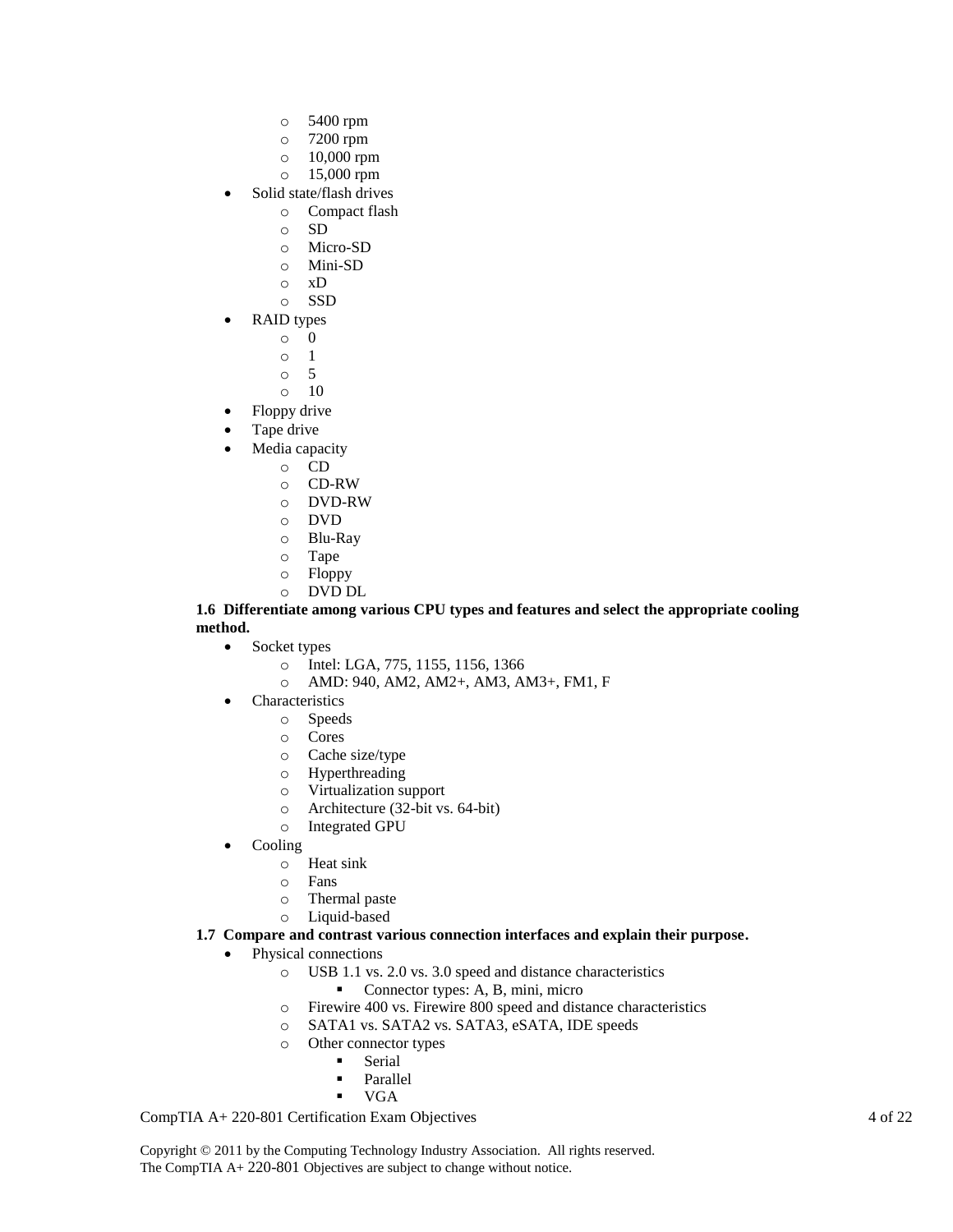- **-** HDMI
- DVI
- Audio
- RJ-45
- RJ-11
- o Analog vs. digital transmission
	- VGA vs. HDMI
- Speeds, distances and frequencies of wireless device connections
	- o Bluetooth
	- o IR
	- o RF

### **1.8 Install an appropriate power supply based on a given scenario.**

- Connector types and their voltages
	- o SATA
	- o Molex
	- o 4/8-pin 12v
	- o PCIe 6/8-pin
	- o 20-pin
	- o 24-pin
	- o Floppy
	- Specifications
		- o Wattage
		- o Size
		- o Number of connectors
		- o ATX
		- o Micro-ATX
- Dual voltage options

#### **1.9 Evaluate and select appropriate components for a custom configuration, to meet customer specifications or needs.**

- Graphic / CAD / CAM design workstation
	- o Powerful processor
	- o High-end video
	- o Maximum RAM
- Audio/Video editing workstation
	- o Specialized audio and video card
	- o Large fast hard drive
	- o Dual monitors
- Virtualization workstation
	- o Maximum RAM and CPU cores
- Gaming PC
	- o Powerful processor
	- o High-end video/specialized GPU
	- o Better sound card
	- o High-end cooling
	- Home Theater PC
		- o Surround sound audio
		- o HDMI output
		- o HTPC compact form factor
		- o TV tuner
- Standard thick client
	- o Desktop applications
	- o Meets recommended requirements for running Windows
- Thin client
	- o Basic applications

CompTIA A+ 220-801 Certification Exam Objectives 5 of 22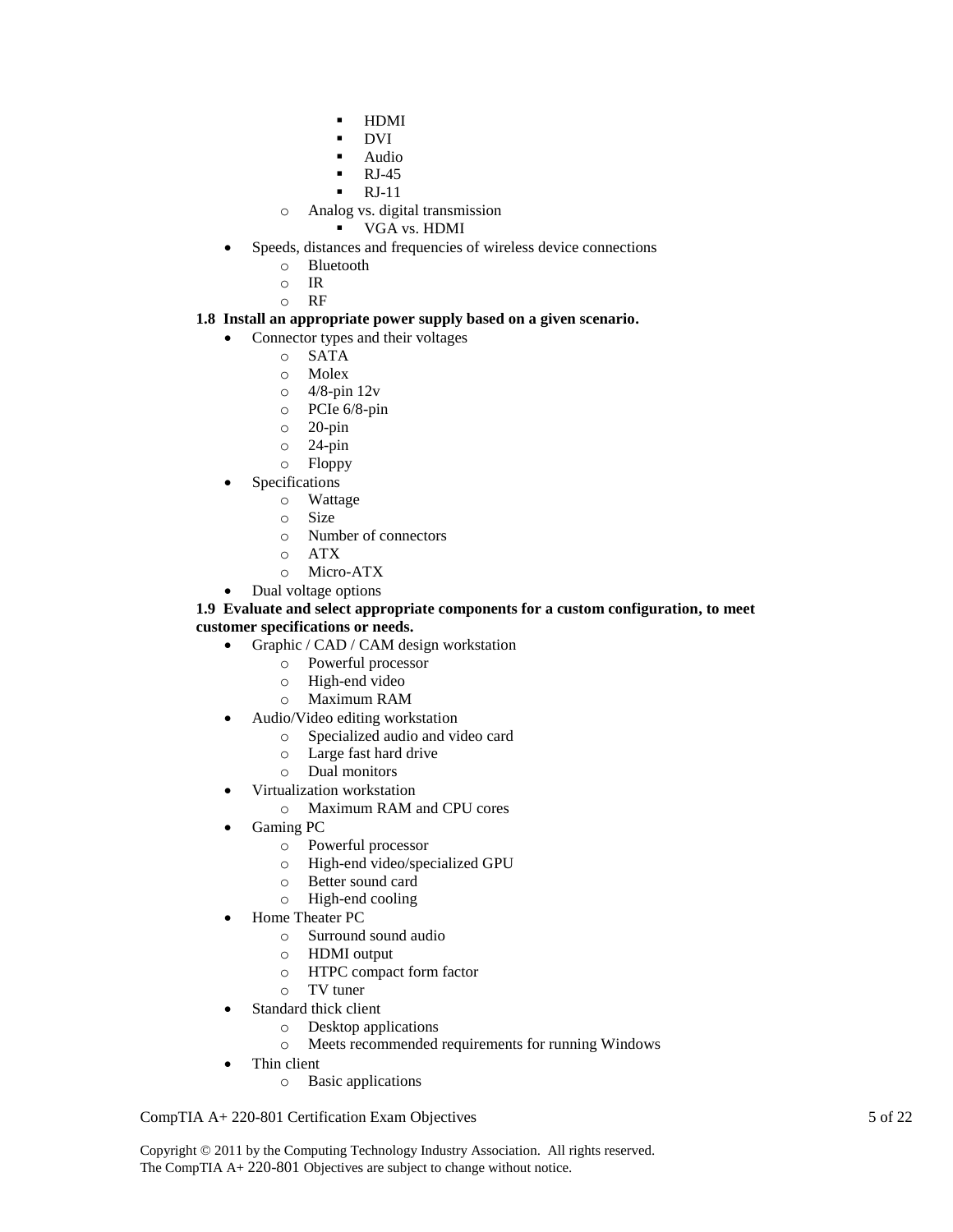- o Meets minimum requirements for running Windows
- Home Server PC
	- o Media streaming
	- o File sharing
	- o Print sharing
	- o Gigabit NIC
	- o RAID array

#### **1.10 Given a scenario, evaluate types and features of display devices.**

- Types
	- o CRT
	- o LCD
	- o LED
	- o Plasma
	- o Projector
	- o OLED
- Refresh rates
- Resolution
- Native resolution
- Brightness/lumens
- Analog vs. digital
- Privacy/antiglare filters
- Multiple displays

#### **1.11 Identify connector types and associated cables.**

- Display connector types
	- o DVI-D
	- o DVI-I
	- o DVI-A
	- o DisplayPort
	- o RCA
	- o HD15 (i.e. DE15 or DB15)
	- o BNC
	- o miniHDMI
	- o RJ-45
	- o miniDin-6
- Display cable types
	- o HDMI
	- o DVI
	- o VGA
	- o Component
	- o Composite
	- o S-video
	- o RGB
	- o Coaxial
	- o Ethernet
- Device connectors and pin arrangements
	- o SATA
	- o eSATA
	- o PATA
		- · IDE
			- EIDE
	- o Floppy
	- o USB
	- o IEEE1394
	- o SCSI

CompTIA A+ 220-801 Certification Exam Objectives 6 of 22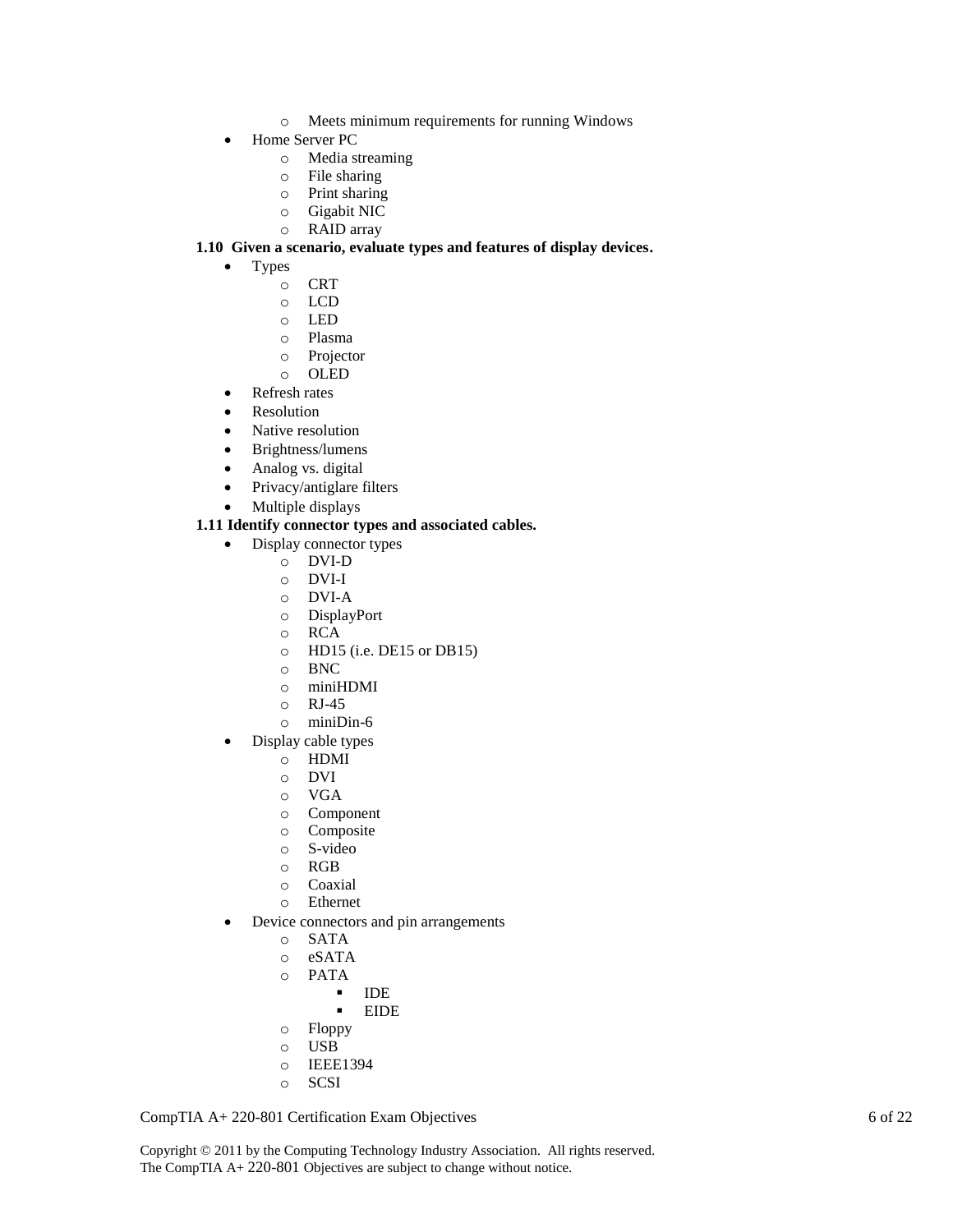- o PS/2
- o Parallel
- o Serial
- o Audio
- o RJ-45
- Device cable types
	- o SATA
	- o eSATA
	- o IDE
	- o EIDE
	- o Floppy
	- o USB
	- o IEEE1394
	- o SCSI
		- 68pin vs. 50pin vs. 25pin
	- o Parallel
	- o Serial
	- o Ethernet
	- o Phone

### **1.12 Install and configure various peripheral devices.**

- Input devices
	- o Mouse
	- o Keyboard
	- o Touch screen
	- o Scanner
	- o Barcode reader
	- o KVM
	- o Microphone
	- o Biometric devices
	- o Game pads
	- o Joysticks
	- o Digitizer
- Multimedia devices
	- o Digital cameras
	- o Microphone
	- o Webcam
	- o Camcorder
	- o MIDI enabled devices
- Output devices
	- o Printers
	- o Speakers
	- o Display devices

# **2.0 Networking**

#### **2.1 Identify types of network cables and connectors.**

- Fiber
	- o Connectors: SC, ST and LC
- Twisted Pair
	- o Connectors: RJ-11, RJ-45
	- o Wiring standards: T568A, T568B
- Coaxial
	- o Connectors: BNC, F-connector

CompTIA A+ 220-801 Certification Exam Objectives 7 of 22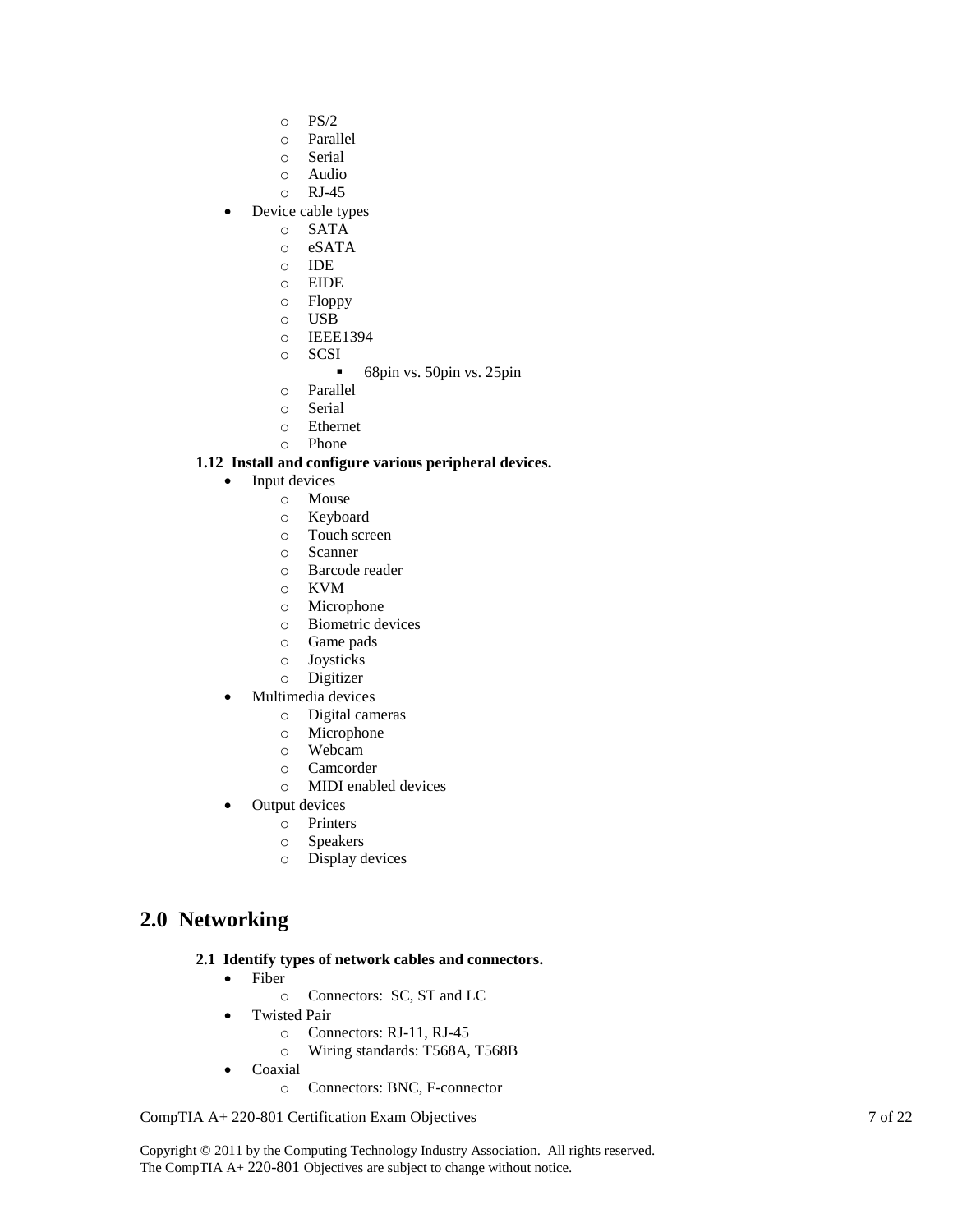#### **2.2 Categorize characteristics of connectors and cabling.**

- Fiber
	- o Types (single-mode vs. multi-mode)
	- o Speed and transmission limitations
- Twisted pair
	- o Types: STP, UTP, CAT3, CAT5, CAT5e, CAT6, plenum, PVC
	- o Speed and transmission limitations
- Coaxial
	- o Types: RG-6, RG-59
	- o Speed and transmission limitations

#### **2.3 Explain properties and characteristics of TCP/IP.**

- IP class
	- o Class A
	- o Class B
	- o Class C
- IPv4 vs. IPv6
- Public vs. private vs. APIPA
- Static vs. dynamic
- Client-side DNS
- DHCP
- Subnet mask
- Gateway

#### **2.4 Explain common TCP and UDP ports, protocols, and their purpose.**

- Ports
	- $O$  21 FTP
	- o 23 TELNET
	- $O$  25 SMTP
	- $\circ$  53 DNS
	- $\circ$  80 HTTP
	- $O = 110 POP3$
	- $O$  143 IMAP
	- $\circ$  443 HTTPS
	- $O$  3389 RDP
- Protocols
	- o DHCP
	- o DNS
	- o LDAP
	- o SNMP
	- o SMB
	- o CIFS
	- o SSH
	- o SFTP
- TCP vs. UDP
- **2.5 Compare and contrast wireless networking standards and encryption types.**
	- Standards
		- $\degree$  802.11 a/b/g/n
		- o Speeds, distances and frequencies
	- Encryption types
		- o WEP, WPA, WPA2, TKIP, AES
- **2.6 Install, configure, and deploy a SOHO wireless/wired router using appropriate settings.**
	- MAC filtering
	- Channels  $(1 11)$
	- Port forwarding, port triggering
	- SSID broadcast (on/off)

#### CompTIA A+ 220-801 Certification Exam Objectives 8 of 22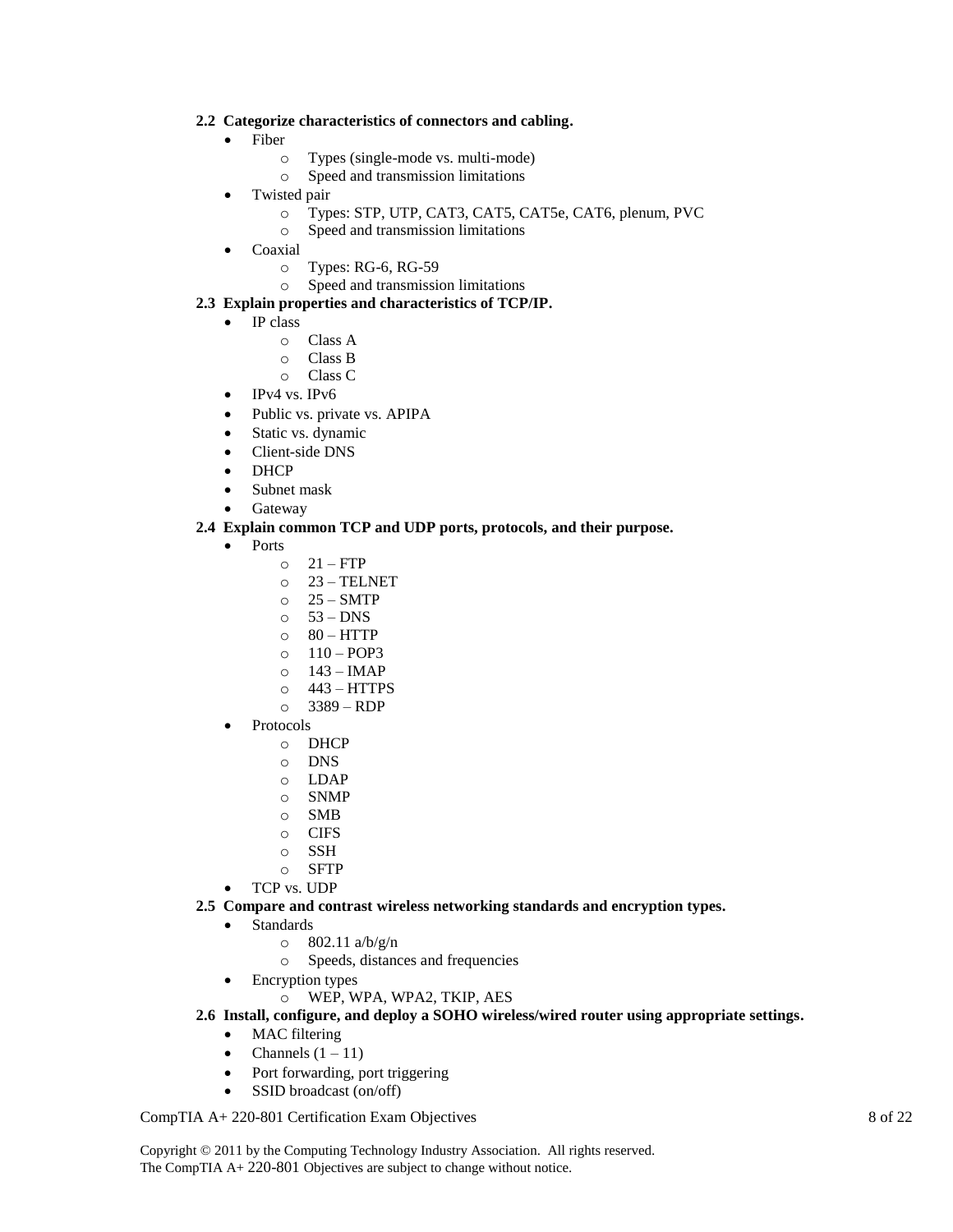- Wireless encryption
- Firewall
- DHCP (on/off)
- DMZ
- $\bullet$  NAT
- WPS
- Basic QoS

### **2.7 Compare and contrast Internet connection types and features.**

- Cable
- DSL
- Dial-up
- Fiber
- Satellite
- ISDN
- Cellular (mobile hotspot)
- Line of sight wireless internet service
- WiMAX

### **2.8 Identify various types of networks.**

- LAN
- WAN
- PAN
- MAN
- Topologies
	- o Mesh
		- o Ring
		- o Bus
	- o Star
	- o Hybrid

#### **2.9 Compare and contrast network devices, their functions, and features.**

- Hub
- Switch
	- o PoE
- Router
- Access point
- Bridge
- Modem
- NAS
- Firewall
- VoIP phones
- Internet appliance

**2.10 Given a scenario, use appropriate networking tools.**

- Crimper
- Multimeter
- Toner probe
- Cable tester
- Loopback plug
- Punchdown tool

# **3.0 Laptops**

## **3.1 Install and configure laptop hardware and components.**

• Expansion options

CompTIA A+ 220-801 Certification Exam Objectives 9 of 22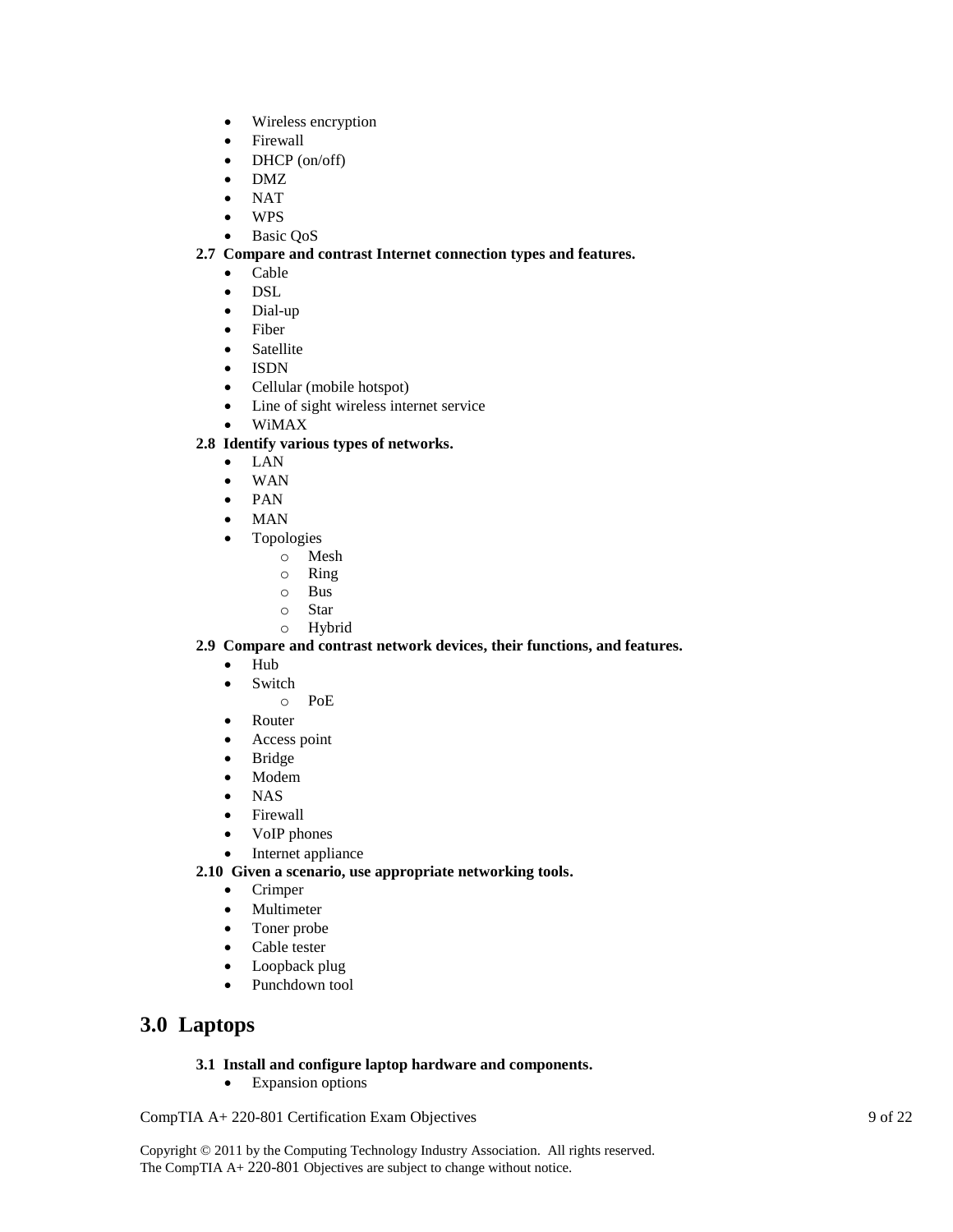- o Express card /34
- o Express card /54
- o PCMCIA
- o SODIMM
- o Flash
- Hardware/device replacement
	- o Keyboard
	- o Hard Drive (2.5 vs. 3.5)
	- o Memory
	- o Optical drive
	- o Wireless card
	- o Mini-PCIe
	- o screen
	- o DC jack
	- o Battery
	- o Touchpad
	- o Plastics
	- o Speaker
	- o System board
	- o CPU

### **3.2 Compare and contrast the components within the display of a laptop.**

- Types
	- o LCD
	- o LED
	- o OLED
	- o Plasma
- Wi-Fi antenna connector/placement
- Inverter and its function
- Backlight

## **3.3 Compare and contrast laptop features.**

- Special function keys
	- o Dual displays
	- o Wireless (on/off)
	- o Volume settings
	- o Screen brightness
	- o Bluetooth (on/off)
	- o Keyboard backlight
- Docking station vs. port replicator
- Physical laptop lock and cable lock

# **4.0 Printers**

### **4.1 Explain the differences between the various printer types and summarize the associated imaging process.**

- Laser
	- o Imaging drum, fuser assembly, transfer belt, transfer roller, pickup rollers, separate pads, duplexing assembly
	- o Imaging process: processing, charging, exposing, developing, transferring, fusing and cleaning
- Inkjet
	- o Ink cartridge, print head, roller, feeder, duplexing assembly, carriage and belt
	- o Calibration
- Thermal
	- o Feed assembly, heating element

CompTIA A+ 220-801 Certification Exam Objectives 10 of 22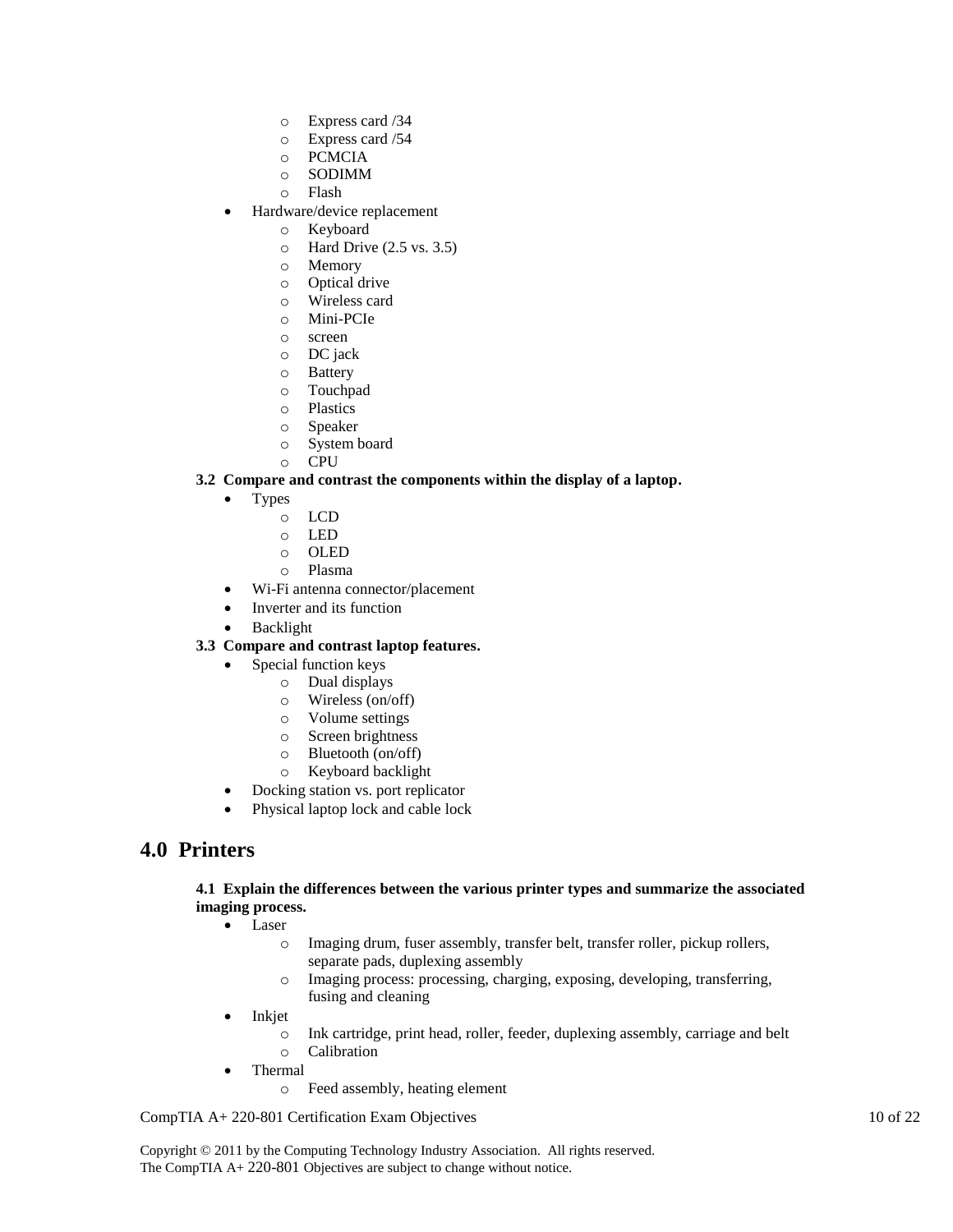- o Special thermal paper
- Impact
	- o Print head, ribbon, tractor feed
	- o Impact paper
- **4.2 Given a scenario, install, and configure printers.**
	- Use appropriate printer drivers for a given operating system
	- Print device sharing
		- o Wired
			- USB
			- **Parallel**
			- **Serial**
			- Ethernet
			- o Wireless
				- **Bluetooth**
				- 802.11x
				- $\blacksquare$  Infrared (IR)
			- o Printer hardware print server
		- Printer sharing
			- o Sharing local/networked printer via Operating System settings

### **4.3 Given a scenario, perform printer maintenance.**

- Laser
	- o Replacing toner, applying maintenance kit, calibration, cleaning
- Thermal
	- o Replace paper, clean heating element, remove debris
	- Impact
		- o Replace ribbon, replace print head, replace paper

# **5.0 Operational Procedures**

#### **5.1 Given a scenario, use appropriate safety procedures.**

- ESD straps
- ESD mats
- Self-grounding
- Equipment grounding
- Personal safety
	- o Disconnect power before repairing PC
	- o Remove jewelry
	- o Lifting techniques
	- o Weight limitations
	- o Electrical fire safety
	- o CRT safety proper disposal
	- o Cable management
- Compliance with local government regulations

#### **5.2 Explain environmental impacts and the purpose of environmental controls.**

- MSDS documentation for handling and disposal
- Temperature, humidity level awareness and proper ventilation
	- Power surges, brownouts, blackouts
		- o Battery backup
		- o Surge suppressor
- Protection from airborne particles
	- o Enclosures
	- o Air filters
- Dust and debris
	- o Compressed air

CompTIA A+ 220-801 Certification Exam Objectives 11 of 22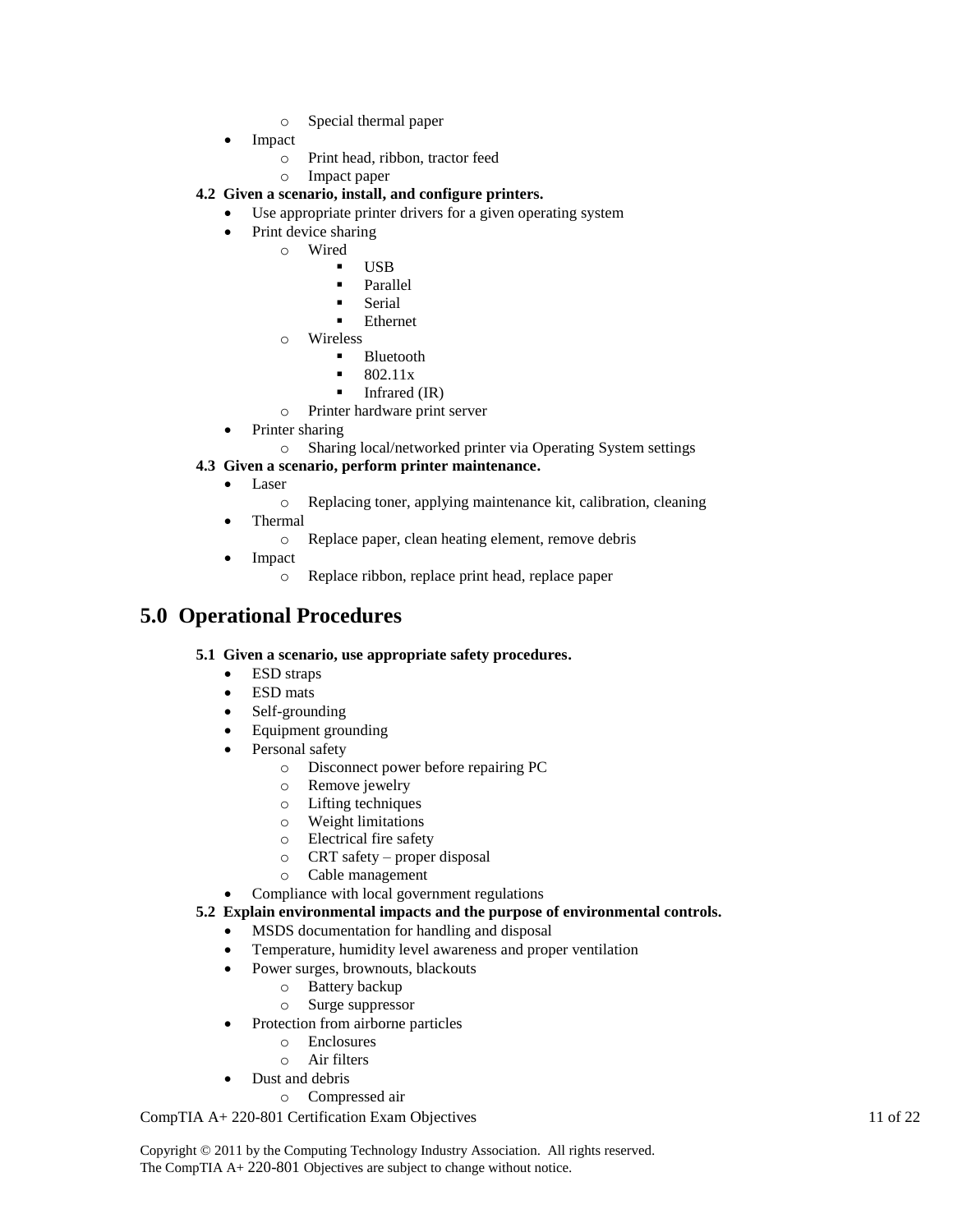- o Vacuums
- Component handling and protection
	- o Antistatic bags
- Compliance to local government regulations

#### **5.3 Given a scenario, demonstrate proper communication and professionalism.**

- Use proper language avoid jargon, acronyms, slang when applicable
- Maintain a positive attitude
- Listen and do not interrupt the customer
- Be culturally sensitive
- Be on time (if late contact the customer)
- Avoid distractions
	- o Personal calls
	- o Talking to co-workers while interacting with customers
	- o Personal interruptions
- Dealing with difficult customer or situation
	- o Avoid arguing with customers and/or being defensive
	- o Do not minimize customer's problems
	- o Avoid being judgmental
	- o Clarify customer statements (ask open ended questions to narrow the scope of the problem, restate the issue or question to verify understanding)
- Set and meet expectations/timeline and communicate status with the customer
	- o Offer different repair/replacement options if applicable
	- o Provide proper documentation on the services provided
	- o Follow up with customer/user at a later date to verify satisfaction
	- Deal appropriately with customers confidential materials
		- o Located on a computer, desktop, printer, etc

### **5.4 Explain the fundamentals of dealing with prohibited content/activity.**

- First response
	- o Identify
	- o Report through proper channels
	- o Data/device preservation
- Use of documentation/documentation changes
- Chain of custody
	- o Tracking of evidence/documenting process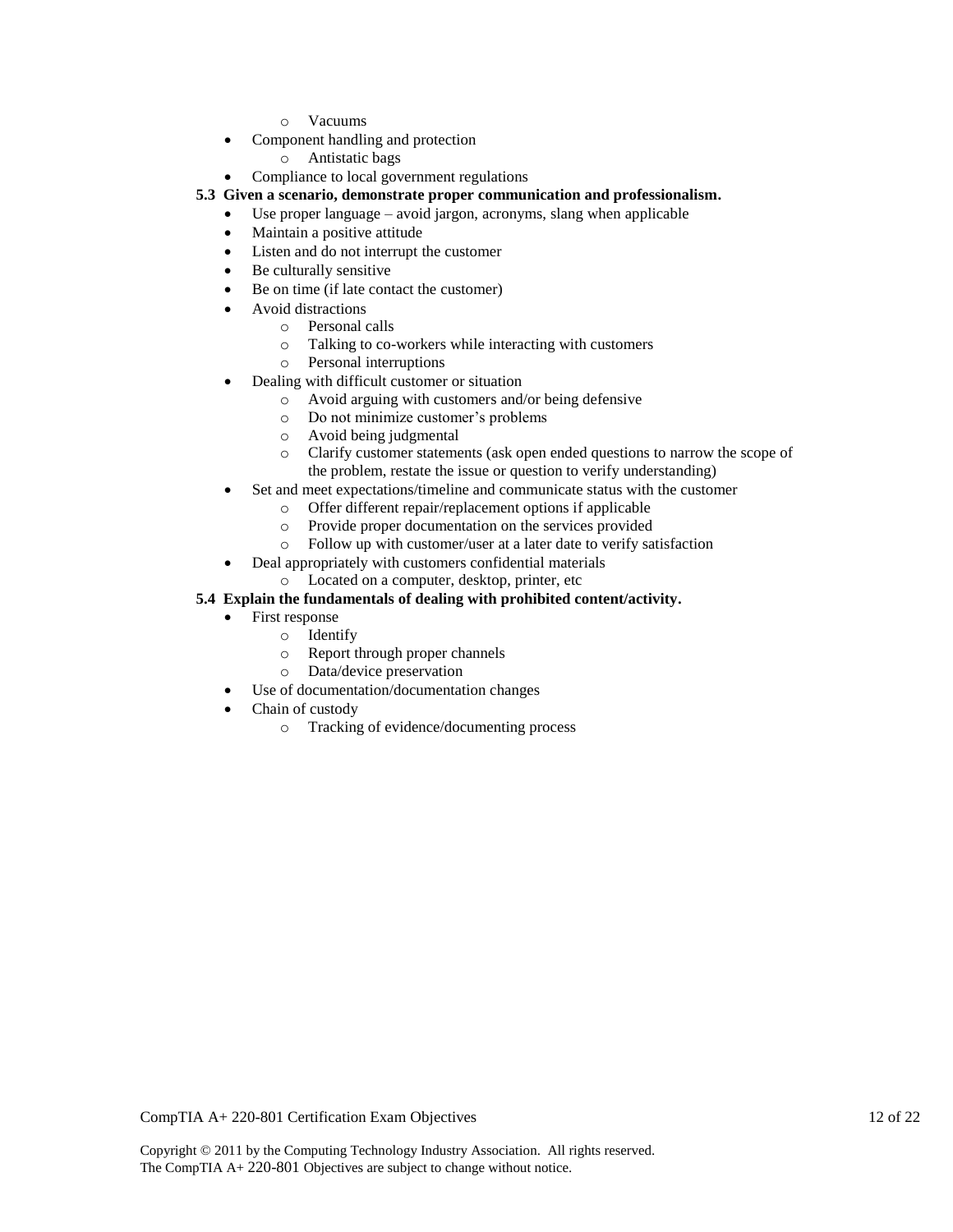# **CompTIA A+ Acronyms**

# **Introduction**

The following is a list of acronyms which appear on the CompTIA A+ exams. Candidates are encouraged to review the complete list and attain a working knowledge of all listed acronyms as a part of a comprehensive exam preparation program.

| <b>ACRONYM</b> | <b>SPELLED OUT</b>                                                            |          |
|----------------|-------------------------------------------------------------------------------|----------|
| AC             | alternating current                                                           |          |
| <b>ACL</b>     | access control list                                                           |          |
| <b>ACPI</b>    | advanced configuration power interface                                        |          |
| <b>ACT</b>     | activity                                                                      |          |
| <b>ADSL</b>    | asymmetrical digital subscriber line                                          |          |
| AGP            | accelerated graphics port                                                     |          |
| <b>AHCI</b>    | Advanced host controller interface                                            |          |
| <b>AMD</b>     | advanced micro devices                                                        |          |
| <b>APIPA</b>   | automatic private internet protocol addressing                                |          |
| <b>APM</b>     | advanced power management                                                     |          |
| <b>ARP</b>     | address resolution protocol                                                   |          |
| <b>ASR</b>     | automated system recovery                                                     |          |
| <b>ATA</b>     | advanced technology attachment                                                |          |
| <b>ATAPI</b>   | advanced technology attachment packet interface                               |          |
| <b>ATM</b>     | asynchronous transfer mode                                                    |          |
| <b>ATX</b>     | advanced technology extended                                                  |          |
| A/V            | Audio Video                                                                   |          |
| <b>BIOS</b>    | basic input/output system                                                     |          |
| <b>BNC</b>     | Bayonet-Neill-Concelman or British Naval Connector                            |          |
| <b>BTX</b>     | balanced technology extended                                                  |          |
| <b>CAPTCHA</b> | Completely Automated Public Turing Test To Tell Computers and Humans<br>Apart |          |
| <b>CCFL</b>    | Cold Cathode Fluorescent Lamp                                                 |          |
| <b>CD</b>      | compact disc                                                                  |          |
| CD-ROM         | compact disc-read-only memory                                                 |          |
| CD-RW          | compact disc-rewritable                                                       |          |
| <b>CDFS</b>    | compact disc file system                                                      |          |
| <b>CFS</b>     | Central File System, Common File System, Command File System                  |          |
| <b>CMOS</b>    | complementary metal-oxide semiconductor                                       |          |
|                | CompTIA A+220-801 Certification Exam Objectives                               | 13 of 22 |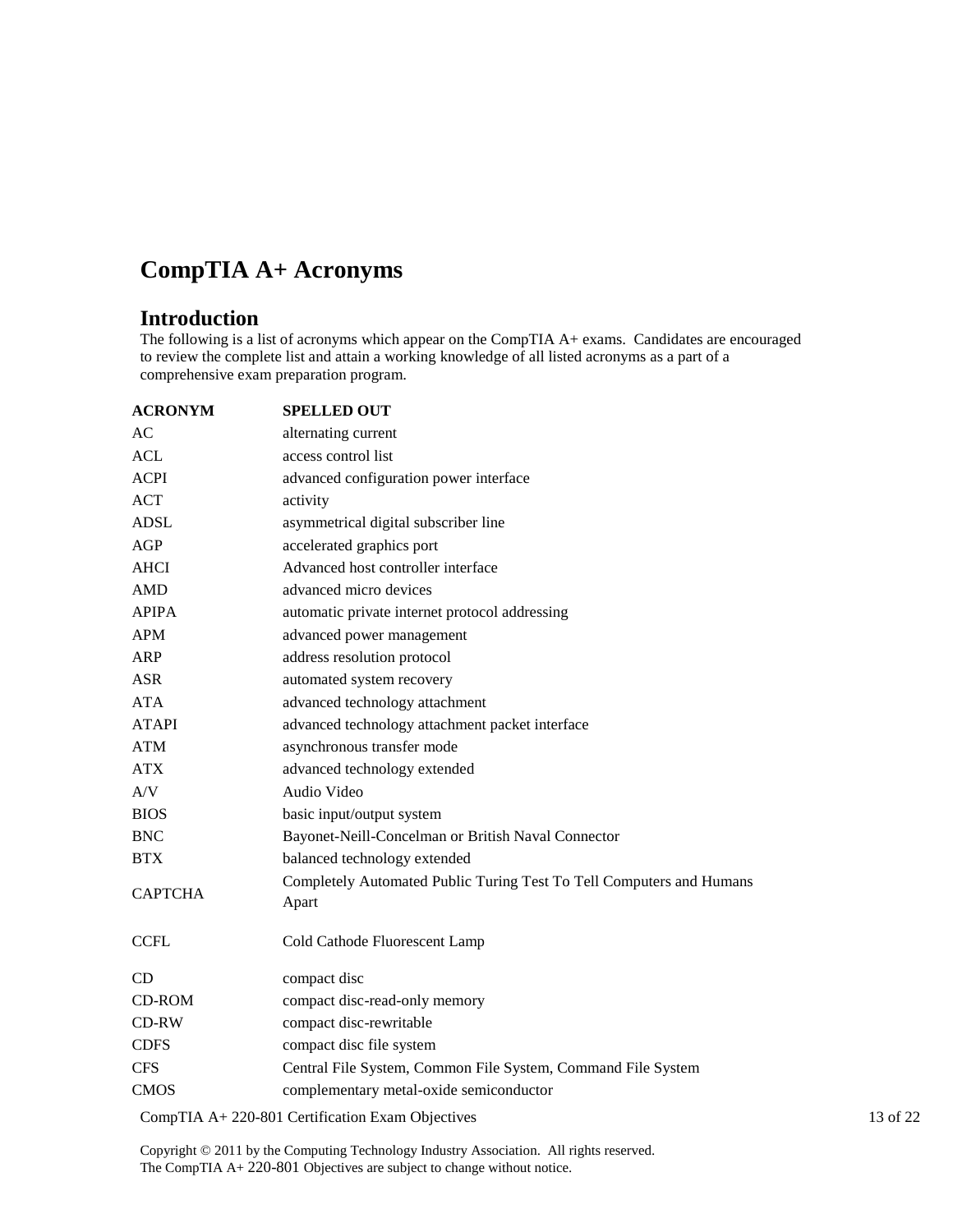| CNR              | <b>Communications and Networking Riser</b>                |
|------------------|-----------------------------------------------------------|
| COMx             | communication port (x=port number)                        |
| <b>CPU</b>       | central processing unit                                   |
| <b>CRIMM</b>     | Continuity Rambus Inline Memory Mode                      |
| <b>CRT</b>       | cathode-ray tube                                          |
| <b>DAC</b>       | discretionary access control                              |
| $DB-25$          | serial communications D-shell connector, 25 pins          |
| $DB-9$           | 9 pin D shell connector                                   |
| DC               | direct current                                            |
| <b>DDOS</b>      | distributed denial of service                             |
| <b>DDR</b>       | double data-rate                                          |
| <b>DDR RAM</b>   | double data-rate random access memory                     |
| <b>DDR SDRAM</b> | double data-rate synchronous dynamic random access memory |
| <b>DFS</b>       | distributed file system                                   |
| <b>DHCP</b>      | dynamic host configuration protocol                       |
| <b>DIMM</b>      | dual inline memory module                                 |
| DIN              | Deutsche Industrie Norm                                   |
| <b>DIP</b>       | dual inline package                                       |
| DLT              | digital linear tape                                       |
| <b>DLP</b>       | digital light processing                                  |
| <b>DMA</b>       | direct memory access                                      |
| DMZ              | demilitarized zone                                        |
| <b>DNS</b>       | domain name service or domain name server                 |
| DOS              | denial of service                                         |
| <b>DRAM</b>      | dynamic random access memory                              |
| <b>DSL</b>       | digital subscriber line                                   |
| <b>DVD</b>       | digital video disc or digital versatile disc              |
| DVD-RAM          | digital video disc-random access memory                   |
| DVD-ROM          | digital video disc-read only memory                       |
| DVD-R            | digital video disc-recordable                             |
| <b>DVD-RW</b>    | digital video disc-rewritable                             |
| <b>DVI</b>       | digital visual interface                                  |
| ECC              | error correction code                                     |
| ECP              | extended capabilities port                                |
| <b>EEPROM</b>    | electrically erasable programmable read-only memory       |
| <b>EFS</b>       | encrypting file system                                    |
| <b>EIDE</b>      | enhanced integrated drive electronics                     |
| EMI              | electromagnetic interference                              |
| <b>EMP</b>       | electromagnetic pulse                                     |
| <b>EPROM</b>     | erasable programmable read-only memory                    |
| EPP              | enhanced parallel port                                    |
| <b>ERD</b>       | emergency repair disk                                     |
| <b>ESD</b>       | electrostatic discharge                                   |
| <b>EVGA</b>      | extended video graphics adapter/array                     |
|                  |                                                           |

CompTIA A+ 220-801 Certification Exam Objectives 14 of 22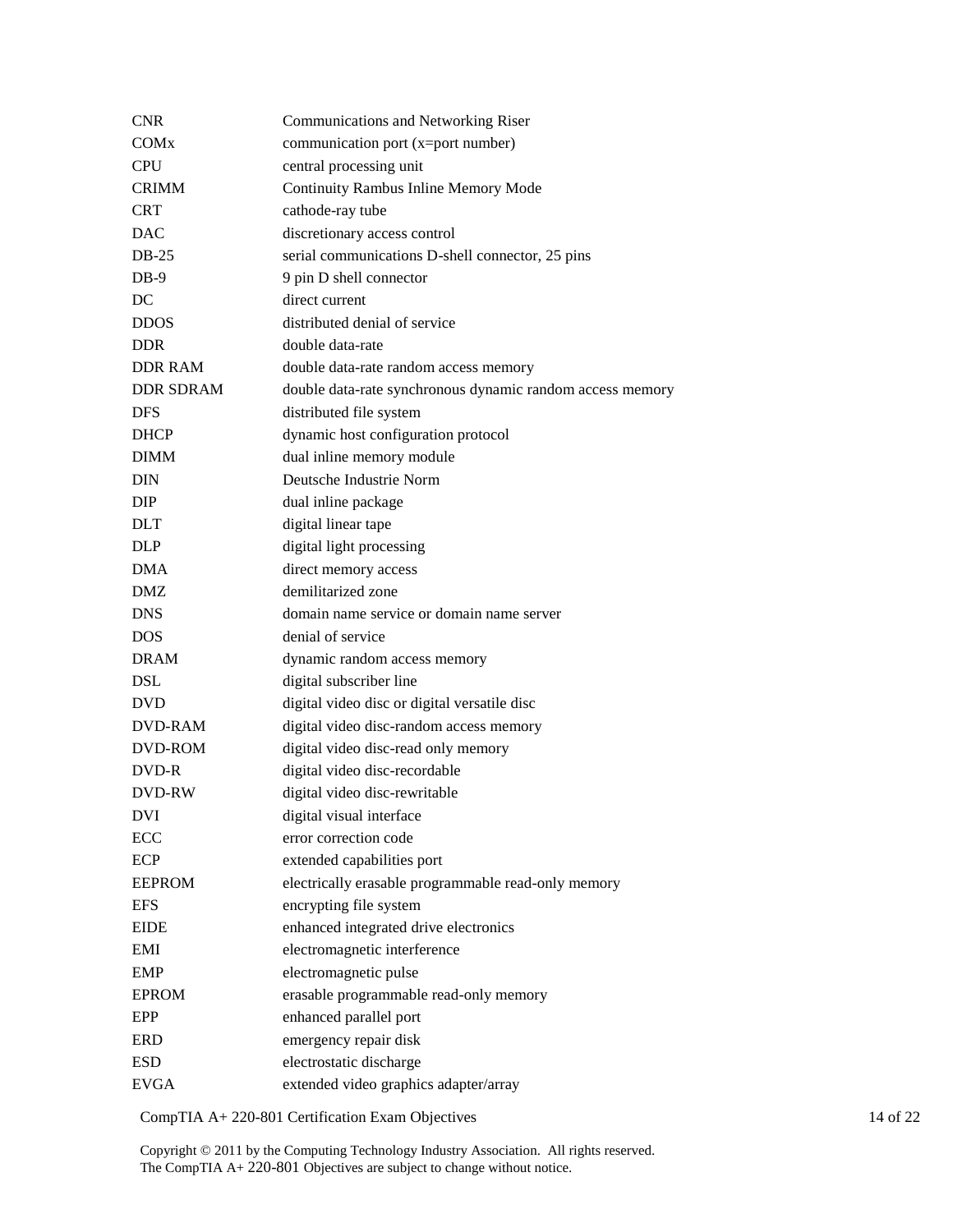| <b>EVDO</b>     | evolution data optimized or evolution data only       |
|-----------------|-------------------------------------------------------|
| <b>FAT</b>      | file allocation table                                 |
| <b>FAT12</b>    | 12-bit file allocation table                          |
| <b>FAT16</b>    | 16-bit file allocation table                          |
| <b>FAT32</b>    | 32-bit file allocation table                          |
| <b>FDD</b>      | floppy disk drive                                     |
| Fn              | Function (referring to the function key on a laptop)  |
| <b>FPM</b>      | fast page-mode                                        |
| <b>FRU</b>      | field replaceable unit                                |
| <b>FSB</b>      | <b>Front Side Bus</b>                                 |
| <b>FTP</b>      | file transfer protocol                                |
| <b>FQDN</b>     | fully qualified domain name                           |
| Gb              | gigabit                                               |
| GВ              | gigabyte                                              |
| <b>GDI</b>      | graphics device interface                             |
| <b>GHz</b>      | gigahertz                                             |
| GUI             | graphical user interface                              |
| <b>GPS</b>      | global positioning system                             |
| <b>GSM</b>      | global system for mobile communications               |
| <b>HAL</b>      | hardware abstraction layer                            |
| <b>HAV</b>      | Hardware Assisted Virtualization                      |
| <b>HCL</b>      | hardware compatibility list                           |
| <b>HDD</b>      | hard disk drive                                       |
| <b>HDMI</b>     | high definition media interface                       |
| <b>HPFS</b>     | high performance file system                          |
| <b>HTML</b>     | hypertext markup language                             |
| <b>HTPC</b>     | Home theater PC                                       |
| <b>HTTP</b>     | hypertext transfer protocol                           |
| <b>HTTPS</b>    | hypertext transfer protocol over secure sockets layer |
| I/O             | input/output                                          |
| <b>ICMP</b>     | internet control message protocol                     |
| <b>ICR</b>      | intelligent character recognition                     |
| <b>IDE</b>      | integrated drive electronics                          |
| <b>IDS</b>      | <b>Intrusion Detection System</b>                     |
| <b>IEEE</b>     | Institute of Electrical and Electronics Engineers     |
| <b>IIS</b>      | <b>Internet Information Services</b>                  |
| <b>IMAP</b>     | internet mail access protocol                         |
| <b>IP</b>       | internet protocol                                     |
| <b>IPCONFIG</b> | internet protocol configuration                       |
| <b>IPP</b>      | internet printing protocol                            |
| <b>IPSEC</b>    | internet protocol security                            |
| IR              | infrared                                              |
| IrDA            | <b>Infrared Data Association</b>                      |
| <b>IRQ</b>      | interrupt request                                     |

CompTIA A+ 220-801 Certification Exam Objectives 15 of 22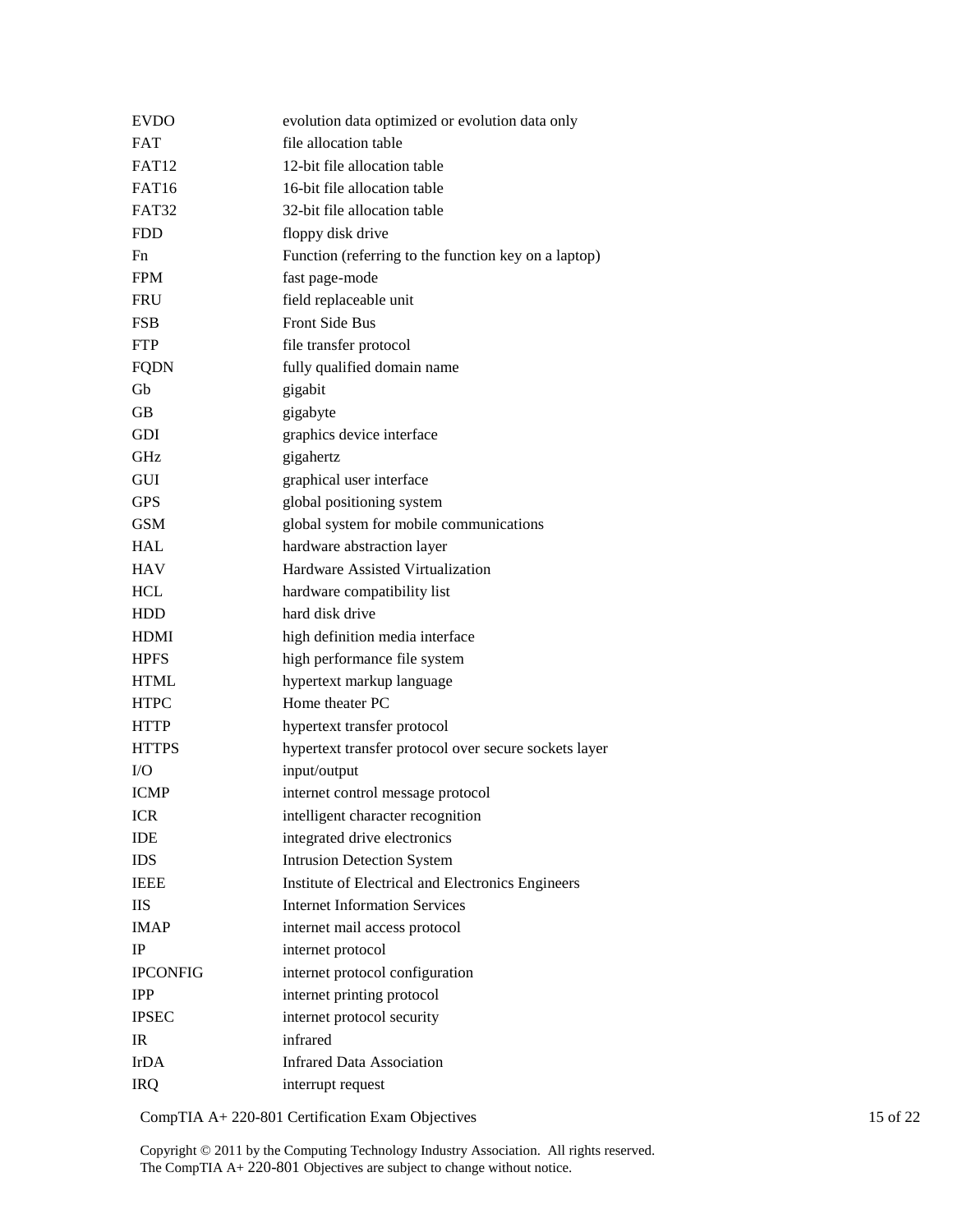| <b>ISA</b>      | industry standard architecture                              |
|-----------------|-------------------------------------------------------------|
| <b>ISDN</b>     | integrated services digital network                         |
| <b>ISO</b>      | <b>Industry Standards Organization</b>                      |
| <b>ISP</b>      | internet service provider                                   |
| <b>JBOD</b>     | just a bunch of disks                                       |
| Kb              | kilobit                                                     |
| <b>KB</b>       | Kilobyte or knowledge base                                  |
| <b>LAN</b>      | local area network                                          |
| <b>LBA</b>      | logical block addressing                                    |
| LC              | Lucent connector                                            |
| <b>LCD</b>      | liquid crystal display                                      |
| <b>LDAP</b>     | lightweight directory access protocol                       |
| <b>LED</b>      | light emitting diode                                        |
| Li-on           | lithium-ion                                                 |
| LPD/LPR         | line printer daemon / line printer remote                   |
| <b>LPT</b>      | line printer terminal                                       |
| <b>LVD</b>      | low voltage differential                                    |
| <b>MAC</b>      | media access control / mandatory access control             |
| <b>MAPI</b>     | messaging application programming interface                 |
| <b>MAU</b>      | media access unit, media attachment unit                    |
| Mb              | megabit                                                     |
| MВ              | megabyte                                                    |
| <b>MBR</b>      | master boot record                                          |
| <b>MBSA</b>     | Microsoft Baseline Security Analyzer                        |
| <b>MFD</b>      | multi-function device                                       |
| <b>MFP</b>      | multi-function product                                      |
| <b>MHz</b>      | megahertz                                                   |
| MicroDIMM       | micro dual inline memory module                             |
| MIDI            | musical instrument digital interface                        |
| <b>MIME</b>     | multipurpose internet mail extension                        |
| <b>MIMO</b>     | Multiple Input Multiple Output                              |
| <b>MMC</b>      | Microsoft management console                                |
| <b>MMX</b>      | multimedia extensions                                       |
| MP3             | Moving Picture Experts Group Layer 3 Audio                  |
| MP4             | Moving Picture Experts Group Layer 4                        |
| <b>MPEG</b>     | Moving Picture Experts Group                                |
| <b>MSCONFIG</b> | Microsoft configuration                                     |
| <b>MSDS</b>     | material safety data sheet                                  |
| MUI             | multilingual user interface                                 |
| <b>NAC</b>      | network access control                                      |
| <b>NAS</b>      | network-attached storage                                    |
| <b>NAT</b>      | network address translation                                 |
| <b>NetBIOS</b>  | networked basic input/output system                         |
| <b>NetBEUI</b>  | networked basic input/output system extended user interface |
|                 |                                                             |

CompTIA A+ 220-801 Certification Exam Objectives 16 of 22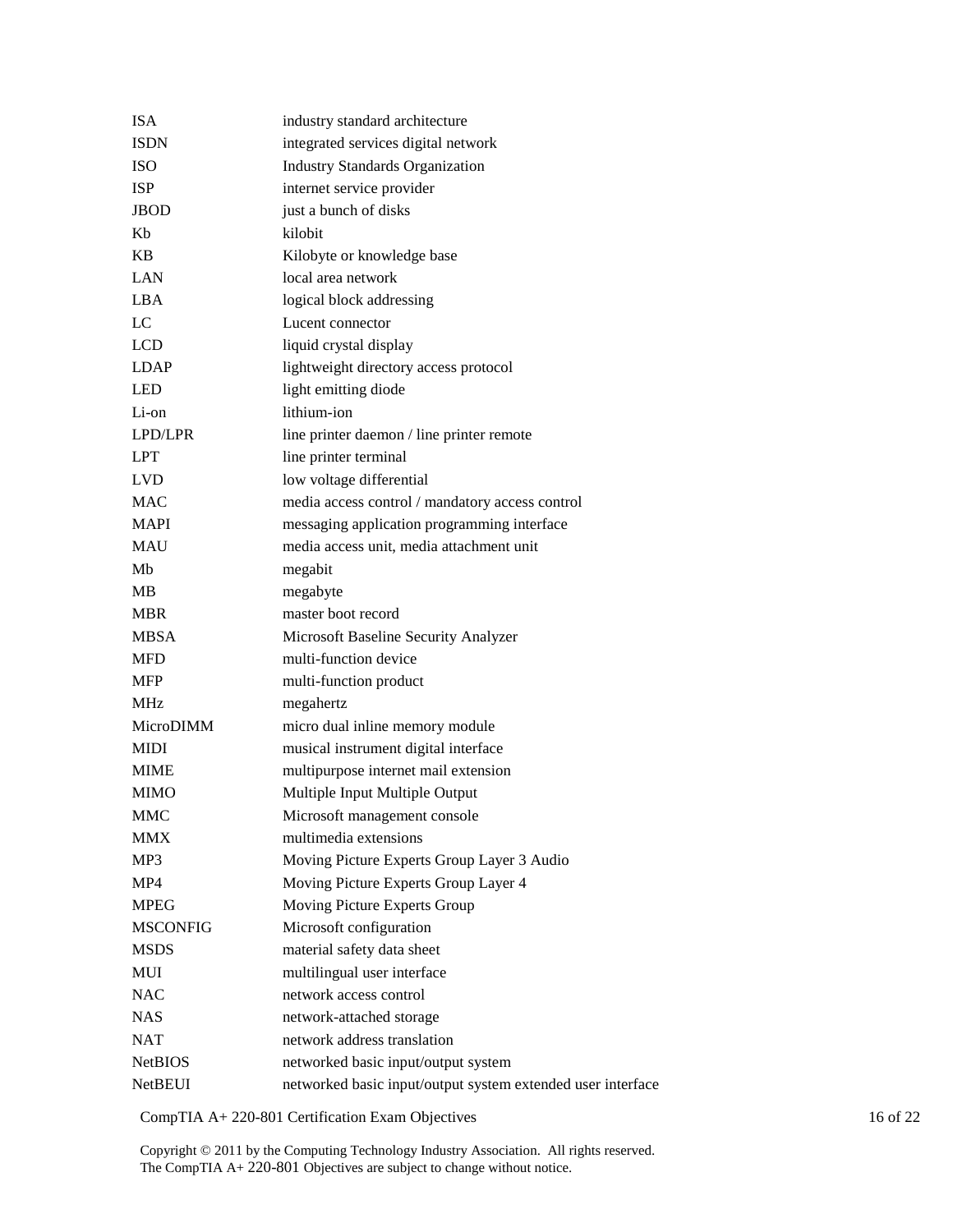| <b>NFS</b>       | network file system                                     |
|------------------|---------------------------------------------------------|
| <b>NIC</b>       | network interface card                                  |
| <b>NiCd</b>      | nickel cadmium                                          |
| <b>NiMH</b>      | nickel metal hydride                                    |
| <b>NLX</b>       | new low-profile extended                                |
| <b>NNTP</b>      | network news transfer protocol                          |
| <b>NTFS</b>      | new technology file system                              |
| <b>NTLDR</b>     | new technology loader                                   |
| <b>NTP</b>       | <b>Network Time Protocol</b>                            |
| <b>OCR</b>       | optical character recognition                           |
| <b>OEM</b>       | original equipment manufacturer                         |
| <b>OLED</b>      | Organic Light Emitting Diode                            |
| <b>OS</b>        | operating system                                        |
| <b>PAN</b>       | personal area network                                   |
| <b>PATA</b>      | parallel advanced technology attachment                 |
| PC               | personal computer                                       |
| <b>PCI</b>       | peripheral component interconnect                       |
| PCIe             | peripheral component interconnect express               |
| <b>PCIX</b>      | peripheral component interconnect extended              |
| <b>PCL</b>       | printer control language                                |
| <b>PCMCIA</b>    | Personal Computer Memory Card International Association |
| <b>PDA</b>       | personal digital assistant                              |
| <b>PGA</b>       | pin grid array                                          |
| PGA <sub>2</sub> | pin grid array 2                                        |
| PII              | Personally Identifiable Information                     |
| <b>PIN</b>       | personal identification number                          |
| PKI              | public key infrastructure                               |
| PnP              | plug and play                                           |
| POP <sub>3</sub> | post office protocol 3                                  |
| PoS              | Point of Sale                                           |
| <b>POST</b>      | power-on self test                                      |
| <b>POTS</b>      | plain old telephone service                             |
| <b>PPP</b>       | point-to-point protocol                                 |
| <b>PPTP</b>      | point-to-point tunneling protocol                       |
| PRI              | primary rate interface                                  |
| <b>PROM</b>      | programmable read-only memory                           |
| PS/2             | personal system/2 connector                             |
| <b>PSTN</b>      | public switched telephone network                       |
| <b>PSU</b>       | power supply unit                                       |
| <b>PVC</b>       | permanent virtual circuit                               |
| <b>PXE</b>       | preboot execution environment                           |
| QoS              | quality of service                                      |
| <b>RAID</b>      | redundant array of independent (or inexpensive) discs   |
| <b>RAM</b>       | random access memory                                    |
|                  |                                                         |

CompTIA A+ 220-801 Certification Exam Objectives 17 of 22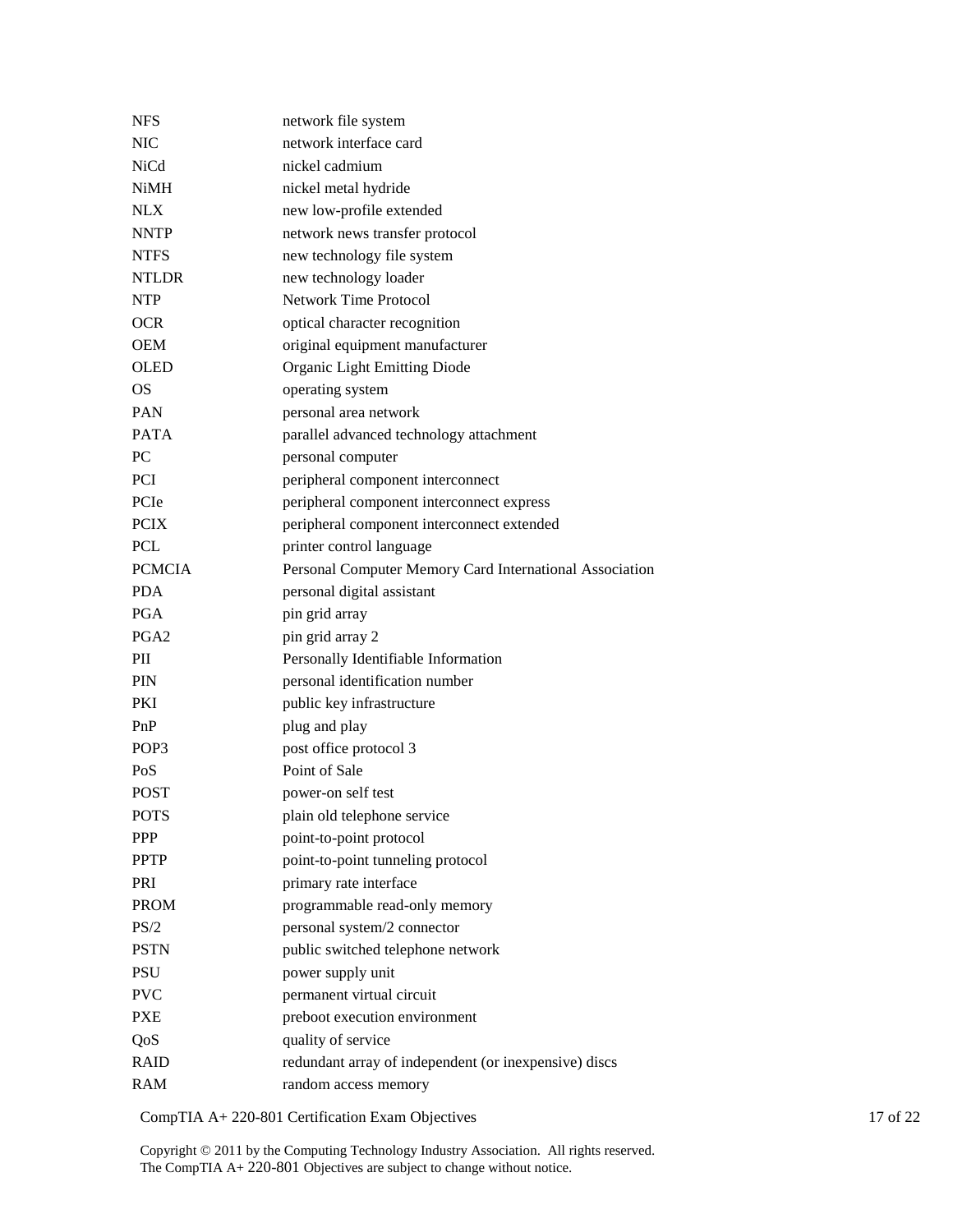| <b>RAS</b>        | remote access service                                                           |
|-------------------|---------------------------------------------------------------------------------|
| <b>RDRAM</b>      | RAMBUS® dynamic random access memory                                            |
| <b>RDP</b>        | Remote Desktop Protocol                                                         |
| RF                | radio frequency                                                                 |
| <b>RFI</b>        | radio frequency interference                                                    |
| RGB               | red green blue                                                                  |
| <b>RIMM</b>       | $\text{RAMBUS}^{\circledast}$ inline memory module                              |
| <b>RIP</b>        | routing information protocol                                                    |
| <b>RIS</b>        | remote installation service                                                     |
| <b>RISC</b>       | reduced instruction set computer                                                |
| RJ                | registered jack                                                                 |
| $RJ-11$           | registered jack function 11                                                     |
| $RJ-45$           | registered jack function 45                                                     |
| <b>RMA</b>        | returned materials authorization                                                |
| <b>ROM</b>        | read only memory                                                                |
| RS-232 or RS-232C | recommended standard 232                                                        |
| <b>RTC</b>        | real-time clock                                                                 |
| <b>SAN</b>        | storage area network                                                            |
| <b>SAS</b>        | <b>Serial Attached SCSI</b>                                                     |
| <b>SATA</b>       | serial advanced technology attachment                                           |
| <b>SC</b>         | subscription channel                                                            |
| <b>SCP</b>        | secure copy protection                                                          |
| <b>SCSI</b>       | small computer system interface                                                 |
| <b>SCSI ID</b>    | small computer system interface identifier                                      |
| SD card           | secure digital card                                                             |
| <b>SDRAM</b>      | synchronous dynamic random access memory                                        |
| <b>SEC</b>        | single edge connector                                                           |
| <b>SFC</b>        | system file checker                                                             |
| <b>SFF</b>        | <b>Small Form Factor</b>                                                        |
| <b>SGRAM</b>      | synchronous graphics random access memory                                       |
| <b>SIMM</b>       | single inline memory module                                                     |
| <b>SLI</b>        | scalable link interface or system level integration or scanline interleave mode |
| S.M.A.R.T.        | self-monitoring, analysis, and reporting technology                             |
| <b>SMB</b>        | server message block or small to midsize business                               |
| <b>SMTP</b>       | simple mail transfer protocol                                                   |
| <b>SNMP</b>       | simple network management protocol                                              |
| SoDIMM            | small outline dual inline memory module                                         |
| SOHO              | small office/home office                                                        |
| SP                | service pack                                                                    |
| SP1               | service pack 1                                                                  |
| SP <sub>2</sub>   | service pack 2                                                                  |
| SP3               | service pack 3                                                                  |
| SP <sub>4</sub>   | service pack 4                                                                  |
| <b>SPDIF</b>      | Sony-Philips digital interface format                                           |

CompTIA A+ 220-801 Certification Exam Objectives 18 of 22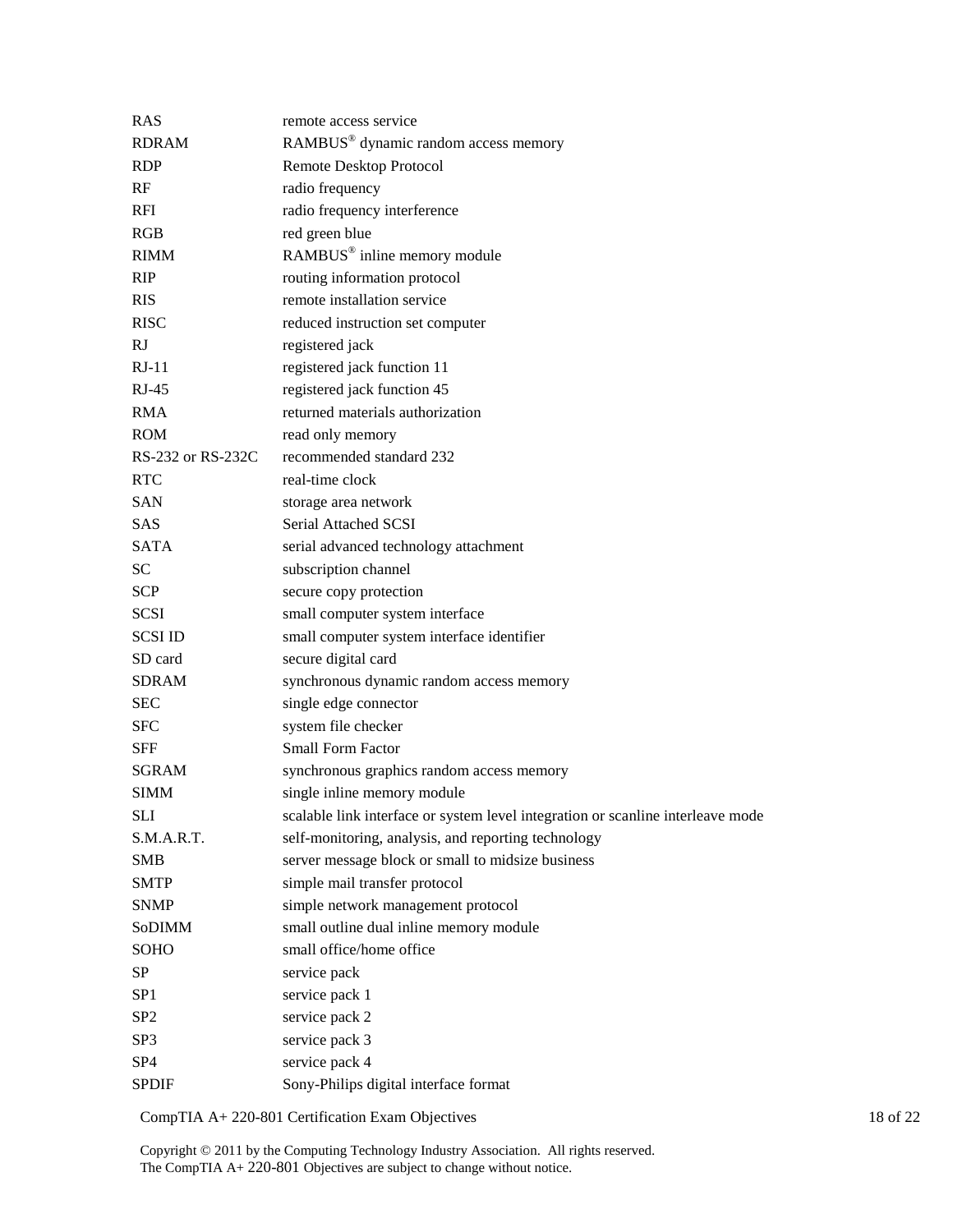| SPGA          | staggered pin grid array                                                 |
|---------------|--------------------------------------------------------------------------|
| <b>SRAM</b>   | static random access memory                                              |
| <b>SSH</b>    | secure shell                                                             |
| <b>SSID</b>   | service set identifier                                                   |
| <b>SSL</b>    | secure sockets layer                                                     |
| <b>ST</b>     | straight tip                                                             |
| <b>STP</b>    | shielded twisted pair                                                    |
| <b>SVGA</b>   | super video graphics array                                               |
| <b>SXGA</b>   | super extended graphics array                                            |
| TB            | terabyte                                                                 |
| <b>TCP</b>    | transmission control protocol                                            |
| <b>TCP/IP</b> | transmission control protocol/internet protocol                          |
| <b>TDR</b>    | time domain reflectometer                                                |
| <b>TFTP</b>   | trivial file transfer protocol                                           |
| <b>TKIP</b>   | Temporal Key Integrity Protocol                                          |
| <b>TPM</b>    | trusted platform module                                                  |
| <b>UAC</b>    | user account control                                                     |
| <b>UART</b>   | universal asynchronous receiver transmitter                              |
| <b>UDF</b>    | user defined functions or universal disk format or universal data format |
| <b>UDMA</b>   | ultra direct memory access                                               |
| <b>UDP</b>    | user datagram protocol                                                   |
| <b>UNC</b>    | universal naming convention                                              |
| <b>UPS</b>    | uninterruptible power supply                                             |
| <b>URL</b>    | uniform resource locator                                                 |
| <b>USB</b>    | universal serial bus                                                     |
| <b>USMT</b>   | user state migration tool                                                |
| <b>UTP</b>    | unshielded twisted pair                                                  |
| <b>UXGA</b>   | ultra extended graphics array                                            |
| <b>VESA</b>   | Video Electronics Standards Association                                  |
| <b>VFAT</b>   | virtual file allocation table                                            |
| <b>VGA</b>    | video graphics array                                                     |
| VM            | Virtual Machine                                                          |
| VoIP          | voice over internet protocol                                             |
| <b>VPN</b>    | virtual private network                                                  |
| <b>VRAM</b>   | video random access memory                                               |
| <b>WAN</b>    | wide area network                                                        |
| <b>WAP</b>    | wireless application protocol                                            |
| <b>WEP</b>    | wired equivalent privacy                                                 |
| <b>WIFI</b>   | wireless fidelity                                                        |
| <b>WINS</b>   | windows internet name service                                            |
| <b>WLAN</b>   | wireless local area network                                              |
| <b>WPA</b>    | wireless protected access                                                |
| <b>WUXGA</b>  | wide ultra extended graphics array                                       |
| <b>XGA</b>    | extended graphics array                                                  |

CompTIA A+ 220-801 Certification Exam Objectives 19 of 22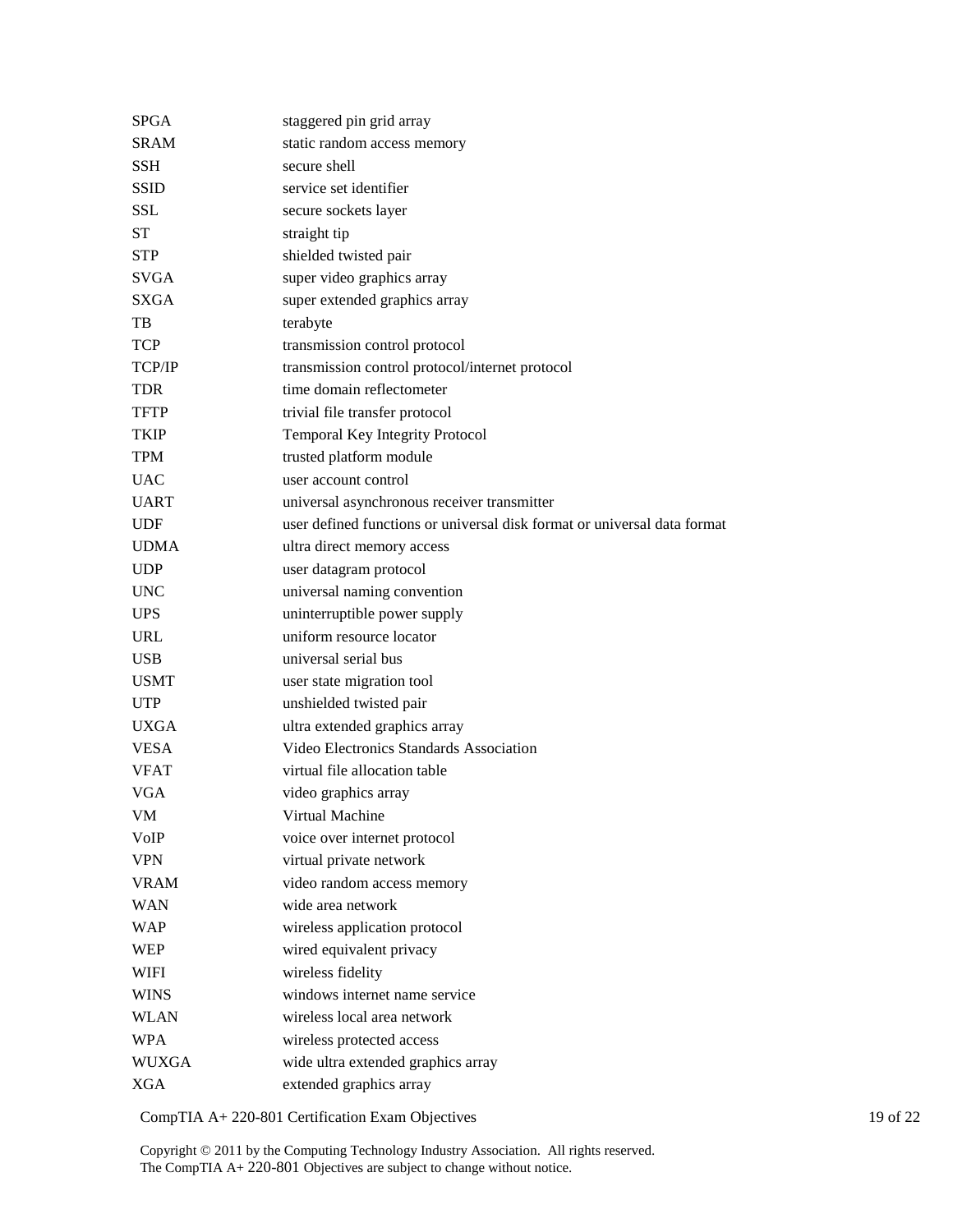| ZIF. | zero-insertion-force  |
|------|-----------------------|
| ZIP. | zigzag inline package |

# **A+ Proposed Hardware and Software List**

\*\* CompTIA has included this sample list of hardware and software to assist candidates as they prepare for the A+ exam. This list may also be helpful for training companies who wish to create a lab component to their training offering. The bulleted lists below each topic are a sample list and not exhaustive.

## **Equipment**

- iPad tablet
- Android tablet
- Laptop
- Desktop
- Monitors
- SOHO Router/switch
- Access point
- Printer (laser/wireless)
- Power strips
- Surge suppressor
- UPS

## Spare parts/hardware

- Motherboards
- RAM
- Hard drives

CompTIA A+ 220-801 Certification Exam Objectives 20 of 22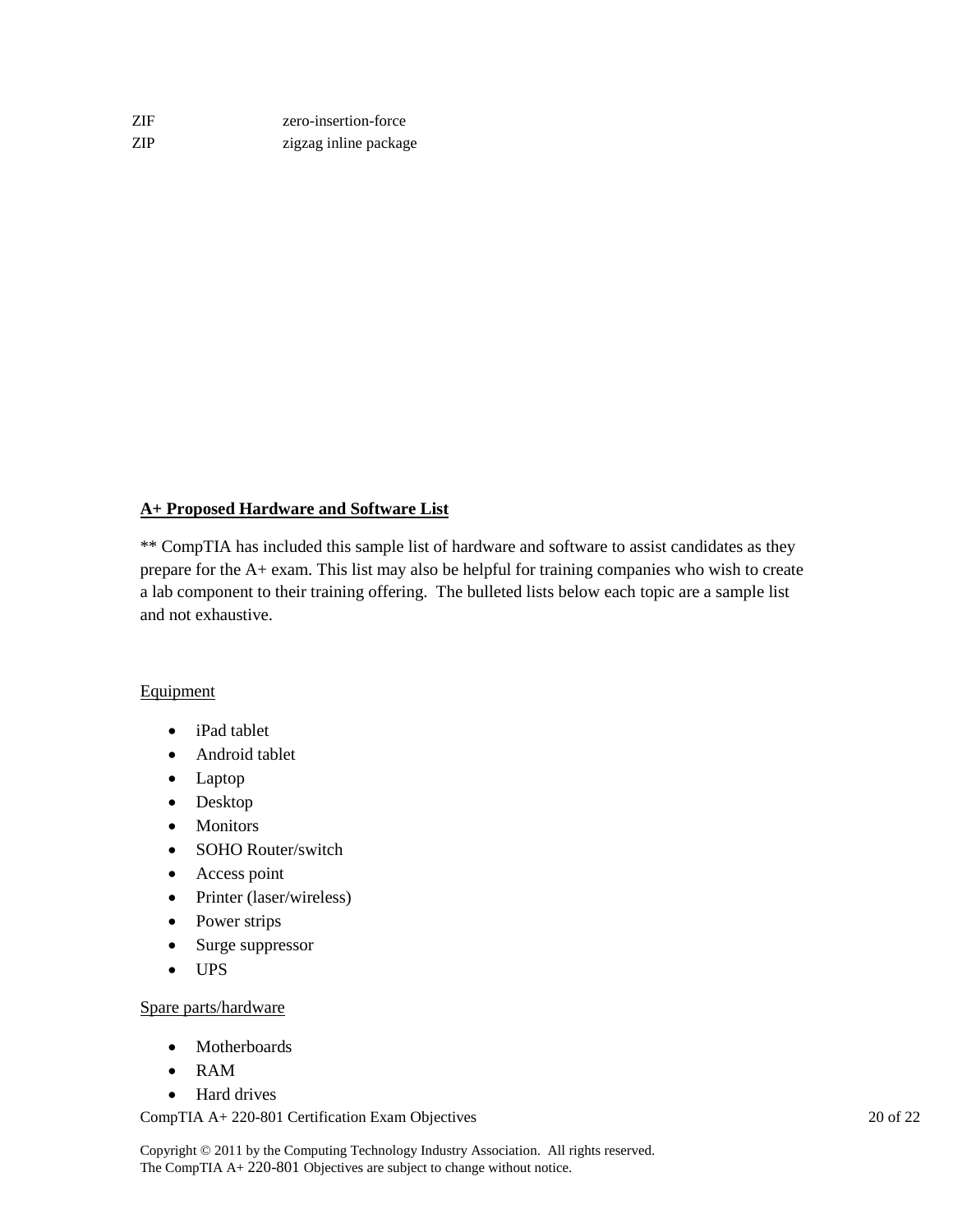- Power supplies
- Video cards
- Sounds cards
- Network cards
- Wireless NICs
- Fans/cooling devices
- CPUs
- Connectors/cables
- Adapters
- Network cables/connectors
- AC adapters
- Optical drives
- Jumpers/screws/stand-offs
- Cases
- Bulk cable
- Maintenance kit

## Tools

- Screw drivers
- Multimeter
- Wire cutters
- Punchdown tool
- Crimper
- Power supply tester
- Cable stripper
- POST cards
- Standard technician toolkit
- ESD strap

# Software

- Operating system disks (WinXP, Vista, Windows 7)
- Antivirus software
- Virtualization software
- Anti-malware
- Driver software
- Anti-spyware

CompTIA A+ 220-801 Certification Exam Objectives 21 of 22